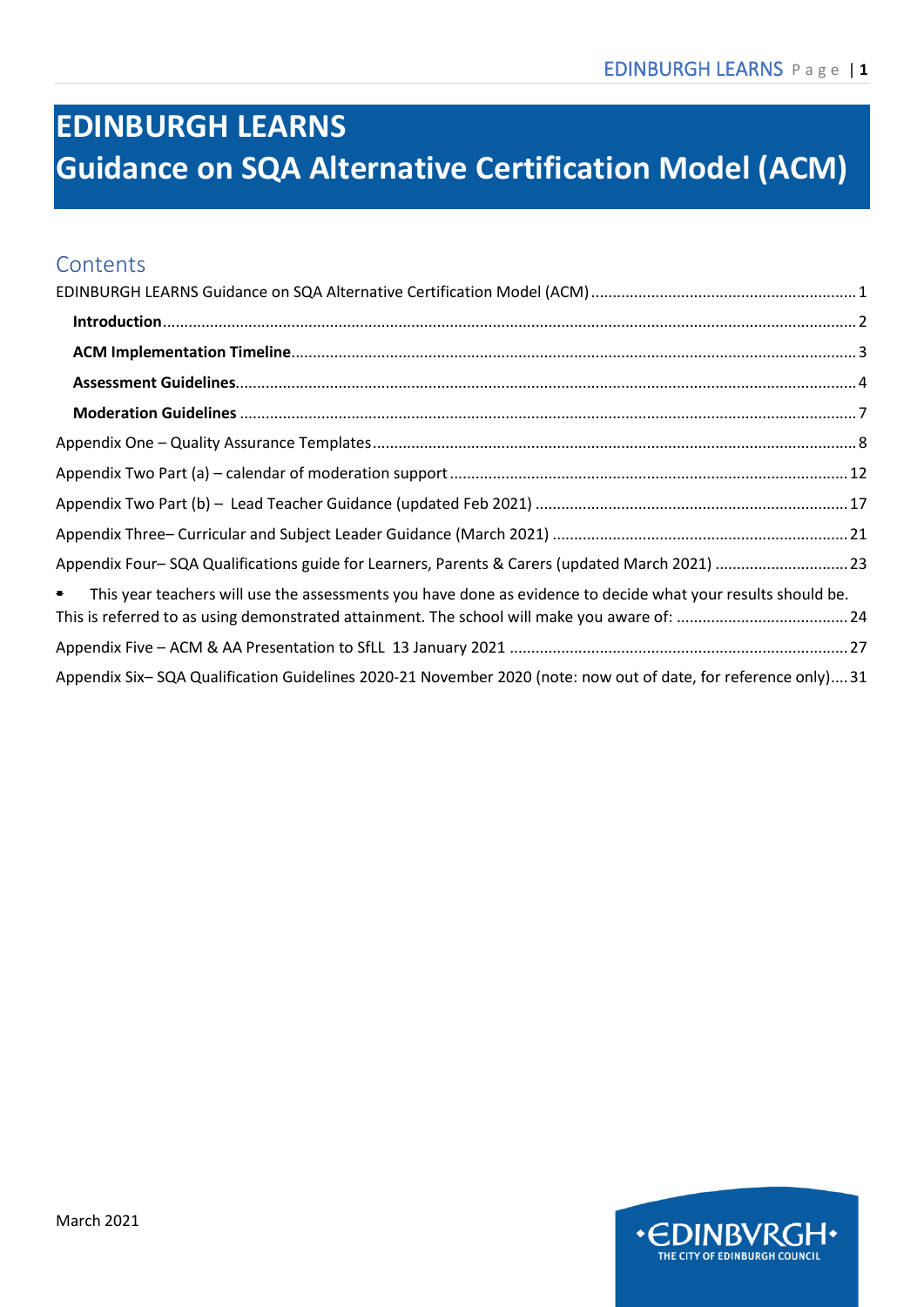#### <span id="page-1-0"></span>Introduction

The Scottish Government has decided that National 5, Higher and Advanced Higher exams will not go ahead this school session 2020-21. This is due to ongoing concerns about the impact of Covid-19 and the need to ensure that there is fairness and equity for all of Scotland's young people.

The Alternative Certification Model (ACM) aims to ensure fair and credible results for all learners undertaking National Qualifications. Provisional results submitted to SQA in June 2021 will be supported by robust quality assurance carried out by each school, The City of Edinburgh Council and SQA. This will ensure that a National 5 awarded in the north of Scotland is of the same standard as one which is awarded in the south of Scotland and everywhere in between. The ACM for National 5, Higher and Advanced Higher will follow a similar process.

SQA published broad guidance entitled "National Courses: guidance on gathering evidence and producing estimates" in October 2020: <https://www.sqa.org.uk/sqa/95281.html>

More detailed guidance on the roles and responsibilities of teachers, schools and local authorities regarding SQA Quality Assurance for the National Qualifications 2021 is available here: <https://www.sqa.org.uk/sqa/96762.html>

The National Qualifications 2021 (NQ21) Group was set up to support the development of the ACM nationally. It includes representatives from a range of key stakeholders including Association of Directors of Education in Scotland (ADES), the Educational Institute of Scotland (EIS), the National Parent Forum of Scotland, SQA and Schools Leaders Scotland (SLS).

Edinburgh officers have been liaising with local authority colleagues across Scotland, via ADES and the SEIC, and have been supported well by our SQA Liaison Manager. The quality improvement team convened working groups with key stakeholders including, Secondary school senior and middle leaders, ASL service, parents and teaching unions, to coproduce advice on different aspects of ACM implementation:

- Quality Assurance and Assessment approaches
- Moderation and Lead Teacher Networks
- Assessment Arrangements
- Learner & Parent/Carer Communications

Information is shared via regular updates with the following networks:

- SQA Coordinators
- Lead teachers (including Subject and Support for Learning leaders)
- Senior Leaders (HT and DHT)

The following guidance brings together the range of national and local advice shared previously with schools (see Appendix). We wish to acknowledge and thank all those who have contributed to this collaborative process.

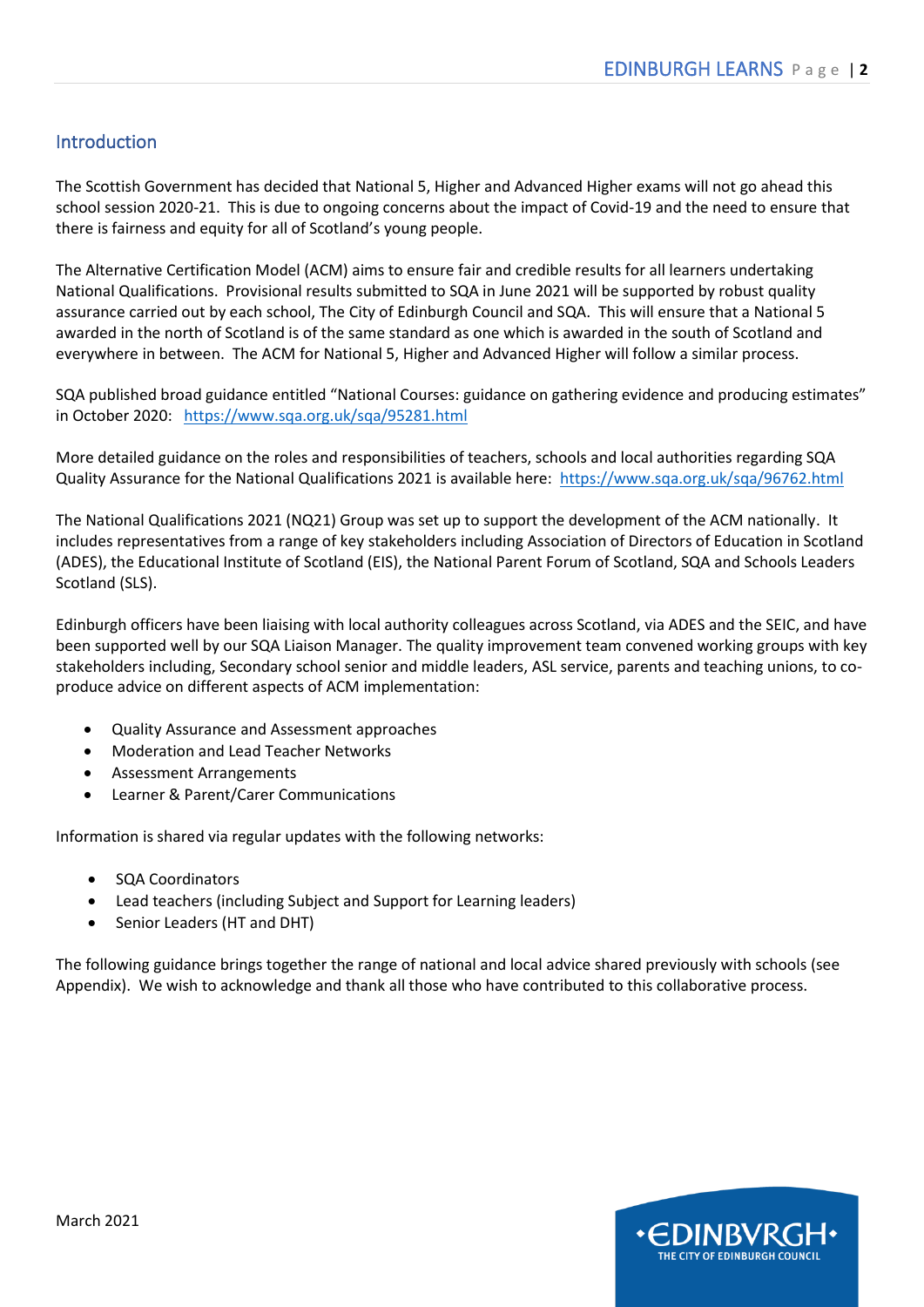#### <span id="page-2-0"></span>ACM Implementation Timeline

#### **The revised alternative certification model is based on five key stages:**

#### **Stage 1: ongoing until April 2021**

#### **Teachers access subject specific guidance, assessment resources and Understanding Standards materials and webinars from SQA.**

- Ensure all staff have engaged with the SQA's alternative certification model documentation, including Understanding Standards activity.
- Provide clarity to young people on what pieces of evidence will inform their provisional grade for each subject; the weighting of each piece of evidence; and the timeline for assessment.
- Agree school approach to assessment (this could include subject-specific variances).
- Share with staff teams the agreed approach for internal verification.
- HT meets with QIEO/QIM to discuss previous patterns of attainment (**by end of March**).

#### **Stage 2: April - May 2021**

**School and local authority quality assurance continues. During May, SQA requests, reviews and provides feedback on assessment evidence from each school, college and training provider.**

- SQA will determine which subjects/levels are sampled.
- SQA will liaise with schools to agree how evidence will be submitted (either by post/uplift or by electronic copy).
- It is accepted that evidence will only be partial at this point.
- Local Authority Subject Moderation is ongoing, including on **Framework Friday 14th May**.

#### **Stage 3: end May to 25 June 2021**

**Schools, colleges, training providers, local authorities and SQA work through final stages of local and national quality assurance and feedback, to reach provisional results that are consistent, equitable and fair.**

- By **Friday 11 June** Staff agree provisional grades in school
- No new timetable for existing Senior Phase prior to Mon 14 June.
- From **Mon 14 June** Final in-school QA and discussions with QIEO/QIM ahead of sign-off.
- Week beginning 14 June can still be used to assess pupils who may have been absent etc. if necessary.
- Additional Assessment Day for teachers to engage with the Alternative Certification Model (ACM) on **25th May and 9th June.**
- Local Authority Subject Moderation is ongoing.

#### **Stage 4: by 25 June 2021 Schools, colleges and training providers submit quality assured provisional results to SQA.**

#### **Stage 5: Appeals process for 2020–21 – To be advised following consultation.**

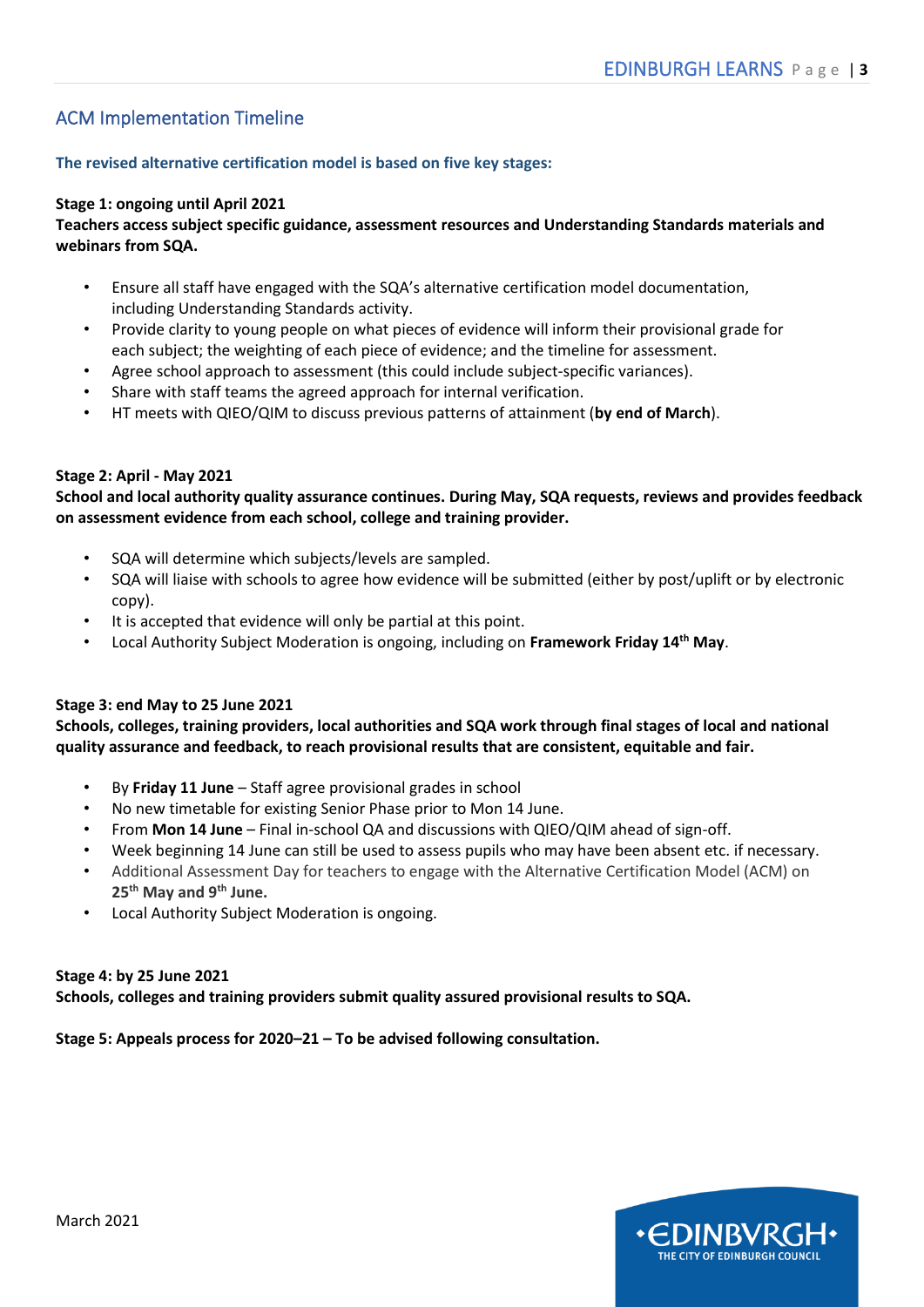#### **QUALITY ASSURANCE**

Quality Assurance documentation for school level, including sign-off by staff at each level (**Appendix One**).

As per the timeline above, QIEOs are meeting with Head Teachers before Easter and will also meet in June for final sign-off.

Support at subject level via Lead Teacher networks is ongoing (this includes support from SEIC for some subjects).

Guidance for Lead Teachers has been shared and can be found in **Appendix Two**.

We will work with schools to develop effective support for moderation at the centre, which will include sharing data on prior attainment and looking at provisional patterns of attainment for this session. More details of this will follow in due course.

#### **SQA Guidance on Key Roles and Responsibilities**

#### <https://www.sqa.org.uk/sqa/96762.html>

This link takes you to more detailed guidance on the responsibilities of teachers, schools and local authorities regarding SQA Quality Assurance for the National Qualifications 2021.

#### **Education Scotland's support for Digital Quality Assurance of National Qualifications**

Using Microsoft Teams and OneNote, learner evidence can be curated and shared with peers. Discussion around learner evidence can be done asynchronously or live, with the results of the discussion recorded in text, video or voice notes. Every member of the team will be able to access the record of quality assurance to enable them to make judgements about their own learners. You can find out more about this process here: [https://blogs.glowscotland.org.uk/glowblogs/digilearn/2021/02/19/digital-quality-assurance-of-national](https://blogs.glowscotland.org.uk/glowblogs/digilearn/2021/02/19/digital-quality-assurance-of-national-qualifications/)[qualifications/](https://blogs.glowscotland.org.uk/glowblogs/digilearn/2021/02/19/digital-quality-assurance-of-national-qualifications/)

#### <span id="page-3-0"></span>Assessment Guidelines

This takes account of the national guidance and sets out best practice for the creation and validation of assessment and how schools will undertake moderation to ensure a shared understanding of standards and expectations. It has been agreed by the Scottish Government that two additional in-service days will be set aside for teachers to work on assessments this year.

#### **Assessment evidence**

On 8 December the Deputy First Minister outlined to Parliament that National Qualifications in 2020-2021 will be awarded based on **teacher judgement of evidence of demonstrated attainment**, supported by local and national quality assurance processes.

SQA has produced subject-specific guidance for a range of qualifications (including NQs, NPA, NCs, Foundation Apprenticeships) taking into account disruption to learning this year that sets out the key evidence required for each course. National standards will be applied based on a holistic assessment of this key evidence of demonstrated attainment to determine provisional results. (Scottish Government 24 March 2021)

It is important that we communicate to families to make them aware how learners are going to be assessed in each subject area. This should include timings for assessments and weightings.

It is important that families understand that *inferred attainment* is not a part of the ACM for session 2020-21, and the differences between this year's model and the last. This includes being aware



March 2021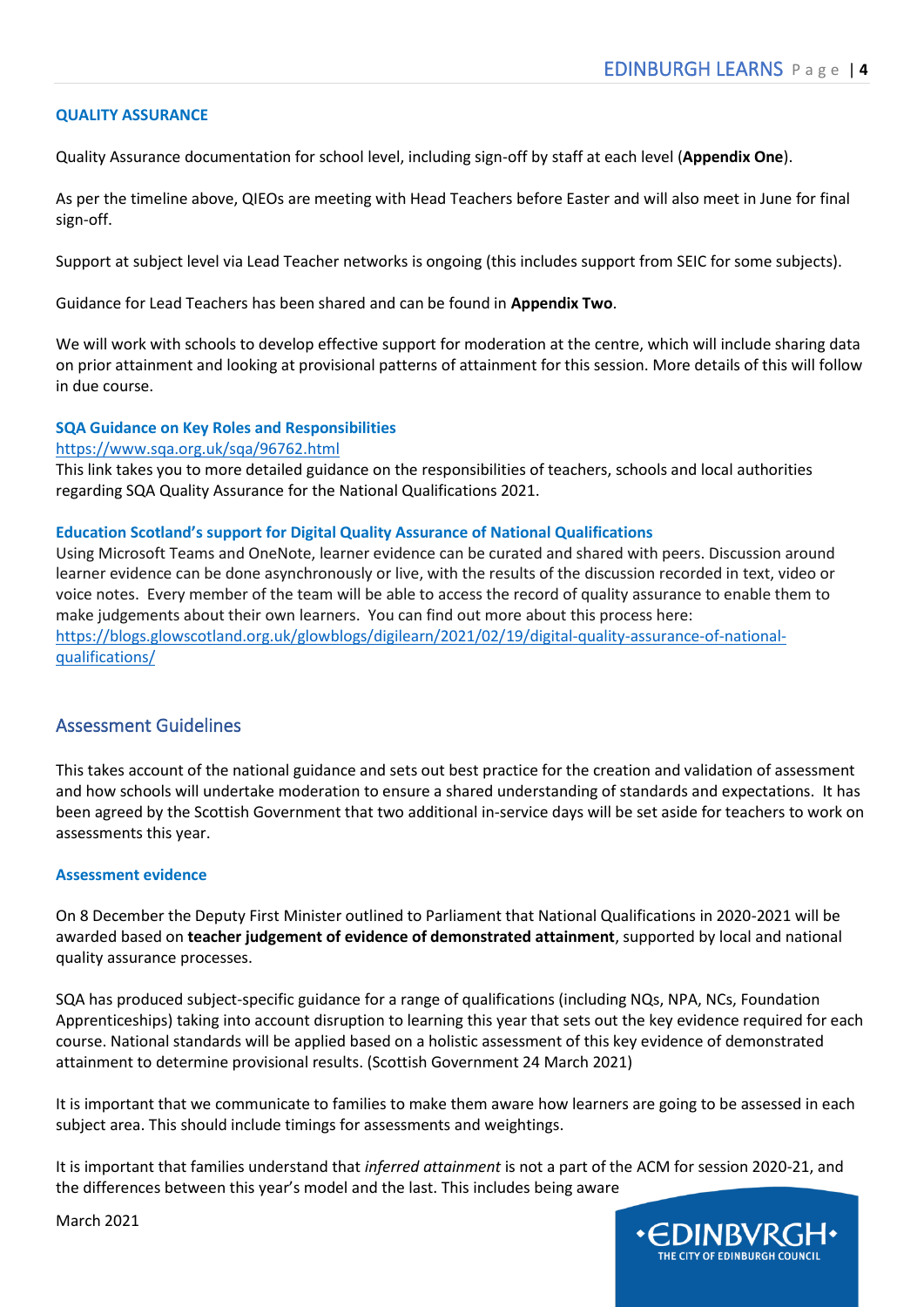that once the assessment process has been concluded and evidence assessed, it is not possible to undertake additional assessments, reassessments, nor consider additional evidence, in support of a higher grade.

Teachers will provide effective feedback, at appropriate points, to ensure learners understand progress and next steps in learning.

Provisional grades cannot be shared until the quality assurance process has been concluded. In practice, this likely means sharing the grades during the final week of term, before submission to SQA. (Note however that this advice may have to revisited once the SQA reveal final details of the appeals process for this session.)

Schools are best placed to respond to candidate absence on the day a particular piece of assessment is due to take place, as they would for any other internal assessment. All candidates should be afforded an opportunity to complete planned assessments in the same parameters and conditions as their peers to ensure there is demonstrated evidence of their ability.

#### **Use of SQA papers**

National 5, Higher and Advanced Higher question papers and marking instructions are available on the SQA Secure website. Teachers can use them to support internal assessments when gathering evidence for provisional results in session 2020-21. The question papers can be used in full or in part. The following link explains how to extract questions from these papers: <https://www.sqa.org.uk/sqa/95917.html>

There is however no requirement nor expectation that you reproduce an exam in full. **SQA guidance emphasises that there should be a clear focus on quality rather than quantity of the evidence.** It is perfectly acceptable to split an exam into two shorter assessments, and even then the combined length could be reduced by removing some questions if necessary. In such cases, care should be taken to ensure that the overall level of difficulty of any assessment is not reduced. Schools should also carefully consider the content of any assessments to ensure that they meet both SQA requirements and reflect the learning journey of those expected to sit them following periods of blended learning.

#### See SQA advice here for more details regarding evidence:

#### [https://www.sqa.org.uk/sqa/files\\_ccc/nq-estimates-guidance-2020-21.pdf](https://www.sqa.org.uk/sqa/files_ccc/nq-estimates-guidance-2020-21.pdf)

All question papers and marking instructions must be stored securely and treated as confidential. The content must not be shared or discussed online - or in any location where they could be accessed by unauthorised persons. We should bear in mind that learners currently in S4 and S5 have no experience whatsoever of sitting SQA examinations. Timetabling full length, exam-style assessments may not be the best way to allow these learners to perform to the best of their ability.

#### **Setting Grade Boundaries**

We are aware that there appears to be contradictory advice from SQA for different subjects regarding the use of grade boundaries when generating provisional results and have contacted SQA as a matter of urgency to attempt to get clarification. This is an issue that has been raised nationally.

As all National Courses are internally assessed in 2021, centres have the flexibility to adjust their assessments or marking approaches to ensure they are consistent with national standards. If exceptionally they feel an assessment is more or less challenging than anticipated, they can take this into account when making the overall grading decisions for learners.

There is no expectation that a centre must change grade boundaries if an SQA paper is split in order to fit into a school timetable, unless it is felt this considerably changes the level of difficulty.



March 2021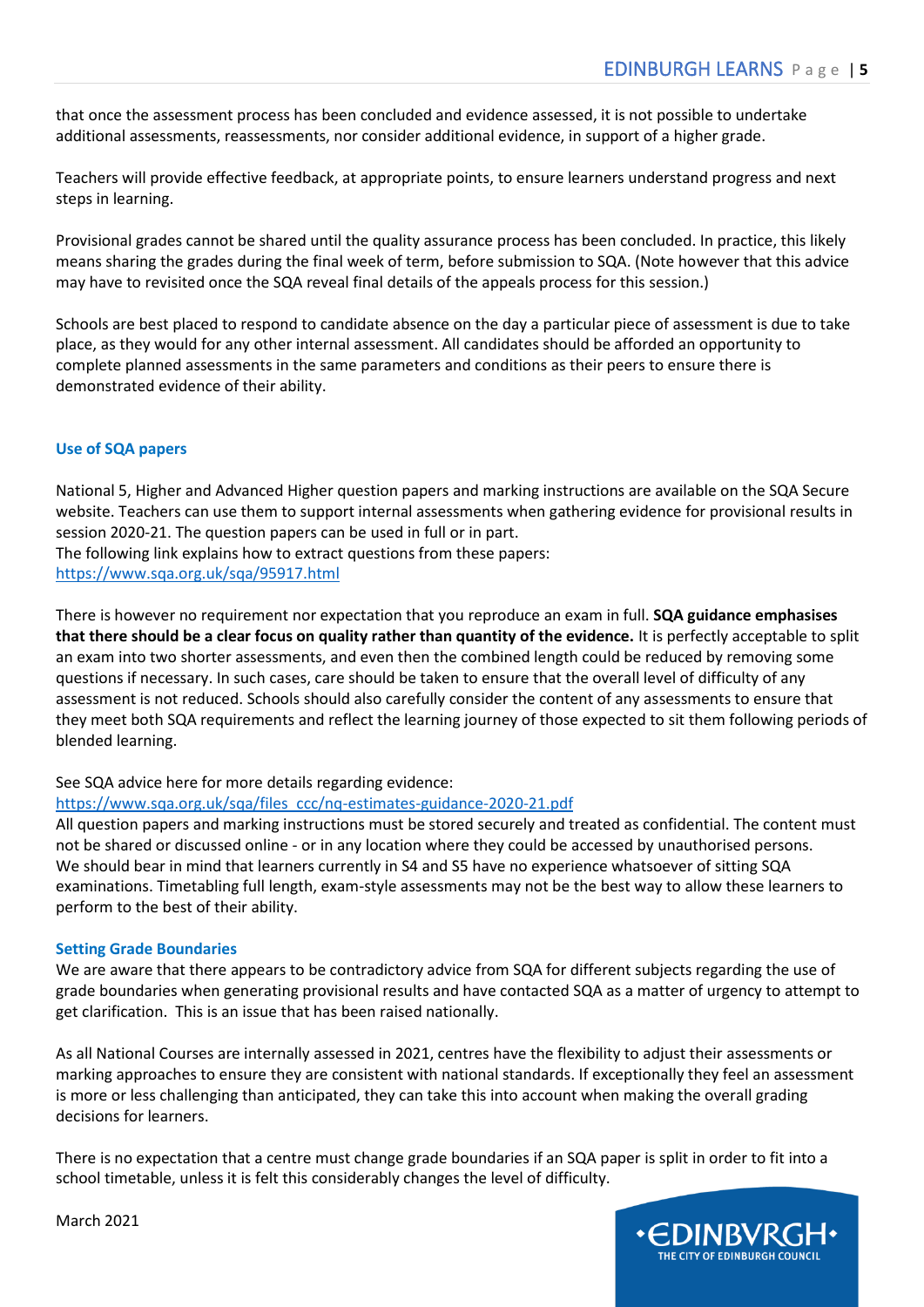The SQA ask that equalities, children's rights and wellbeing considerations underpin all decisions and actions within the Alternative Certification Model.

#### **Exam/study leave**

The advice remains as set out in earlier communications: *As there are no exams in May/June, there will no longer be any Study Leave. Due to Covid-19 risk mitigations, schools may need to temporarily adjust the timetable to accommodate arrangements for assessments.*  (EL Guide for Learners & Parent/Carer January 2021)

*Due to Covid-19 risk mitigations, schools may need to temporarily adjust the timetable to accommodate arrangements for assessments.*  (EL Guidelines for SQA Qualifications November 2020)

Such adjustments to timetables may be required at times, for example, to allow sufficient space and capacity for key assessments to be delivered in line with SQA requirements for assessment conditions*;* to ensure effective delivery of Assessment Arrangements; or where there is a desire to ensure that every learner sitting a particular assessment can do so at the same time.

*Teachers should use the flexibility to assess learners at times and in ways that are appropriate to their needs to manage the assessment burden on young people during the remainder of the academic session (24 March 2021)* [https://www.gov.scot/publications/coronavirus-covid-19-guidance-on-reducing-the-risks-in-schools/pages/school](https://www.gov.scot/publications/coronavirus-covid-19-guidance-on-reducing-the-risks-in-schools/pages/school-operations/#curriculumandassessment)[operations/#curriculumandassessment](https://www.gov.scot/publications/coronavirus-covid-19-guidance-on-reducing-the-risks-in-schools/pages/school-operations/#curriculumandassessment)

#### **Invigilators**

We are currently risk-assessing the use of invigilators (other than normal school staff) for assessments in the final term. We recognise that this would free up staff to focus on the marking of assessments, or further moderation activities. Note, however, that current restrictions on gatherings in an area are set at 50 individuals. Note also that any decision made now regarding the deployment of such staff, could be overtaken by subsequent Scottish Government in June, depending on infection rates etc.

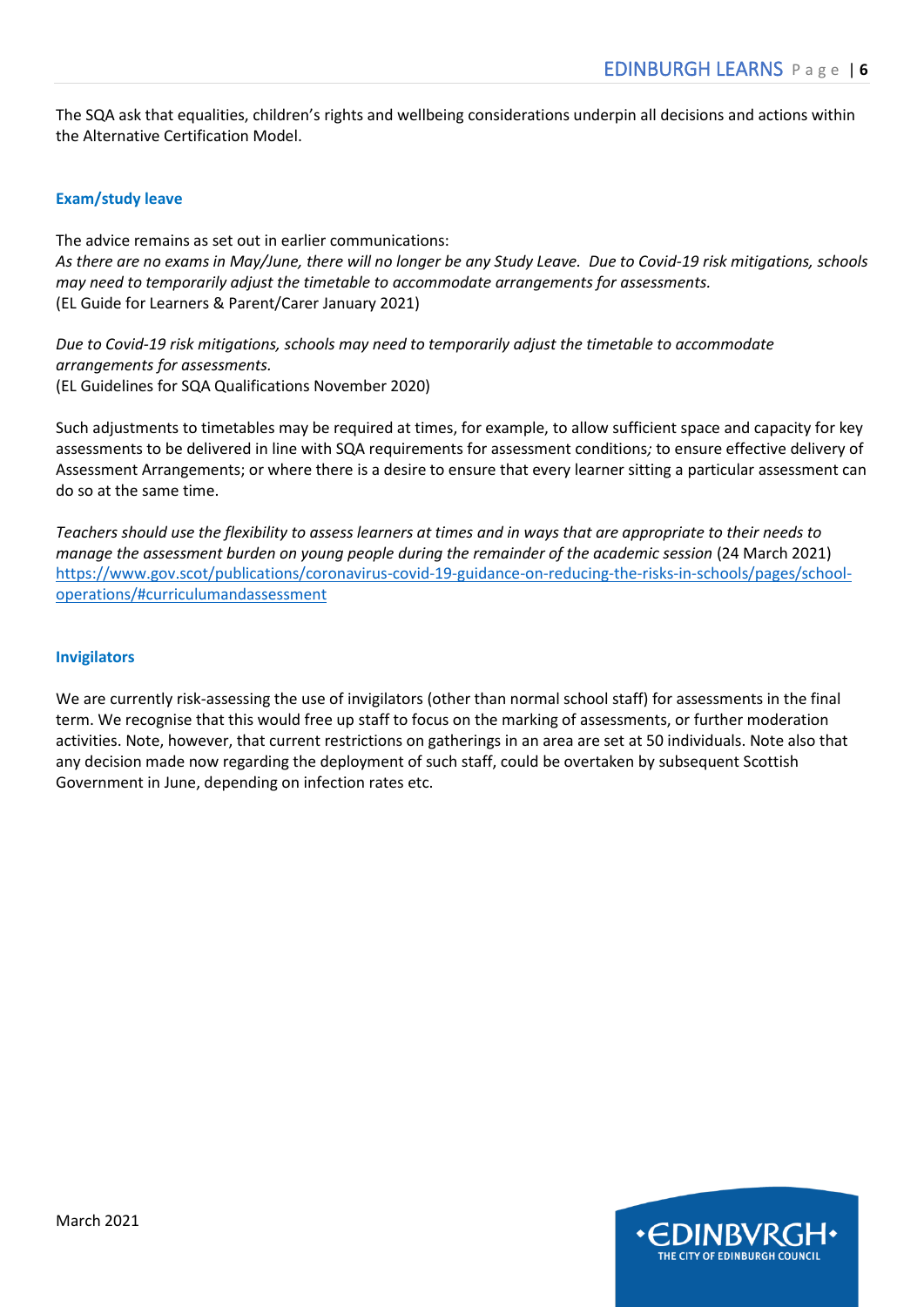#### <span id="page-6-0"></span>Moderation Guidelines

Moderation develops a shared understanding of standards and expectations. It is a collaborative activity, best done within or across a department or subject area where teachers are familiar with course specifications and approaches to assessment.

The main steps in any moderation exercise will involve all of the following:

- 1. checking assessment instruments before they are delivered, where possible, to ensure validity
- 2. arranging standardisation exercises, including reference to Understanding Standards, and cross marking an appropriate sample of scripts before bulk marking to set the standard
- 3. sampling assessment decisions cross marking a sample of candidate responses (square root of total cohort) – and ensuring that appropriate action is taken before evidence is returned to candidates
- 4. signing off the completed ACM Quality Assurance Check-lists (Appendix 2)
- 5. maintaining assessment and moderation records using Education Scotland Digital Quality Assurance Tool, Local Authority or SEIC Moderation & Assessment paperwork.

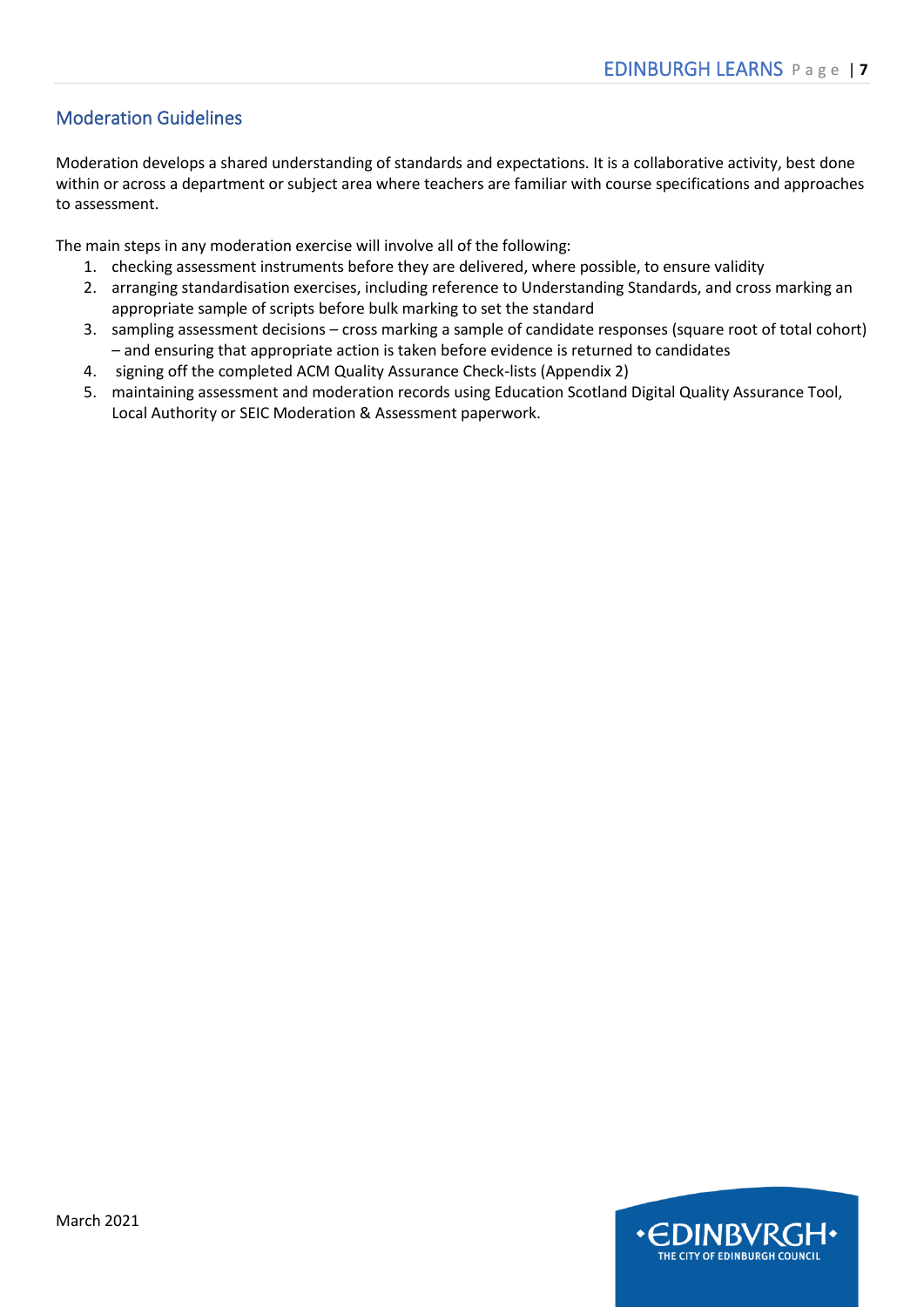### <span id="page-7-0"></span>**Appendix One – Quality Assurance Templates**

#### **INSERT NAME High School National Qualifications 2021 Alternative Certification Model Quality Assurance Procedures**

#### **Internal Assessments**

- 1. Colleagues involved in the delivery and assessment of the NQs have a knowledge and understanding of the national standards.
- 2. Colleagues are engaging with the most recent SQA Understanding Standards resources and activities as required.
- 3. Colleagues are working with the most up to date SQA course requirements for 2020-2021.
- 4. Colleagues are using the 2020-2021 SQA subject specific guidance on assessment.
- 5. An appropriate number of assessment opportunities are planned, in line with subject-specific guidance from the SQA, to generate the key assessment evidence.
- 6. Young people have been made aware of these assessments and are aware of how their grades will be calculated based on them.
- 7. Instruments of assessment are agreed in line with SQA subject specific guidance.
- 8. Marking instructions are standardised to conform to national standards and are applied consistently.
- 9. Grade boundaries applied are consistent with national standards.
- 10. Assessments are carried out in class and under SQA exam conditions.
- 11. Post assessment, learners' assessment evidence is sampled proportionately, and marking is cross-checked against the national standard. Candidate evidence at grade boundaries is included in the sample.

#### **Provisional Grades**

1. All teaching staff involved in the provisional grade process will work through the SQA Academy Estimates module found here:

<https://www.sqaacademy.org.uk/course/view.php?idnumber=estimates>

- 2. Provisional grades are based on evidence of demonstrated attainment, have been derived in line with SQA guidance and with reference to the national standard.
- 3. Assessment judgements are moderated within departments/faculties to ensure that provisional grades are a fair representation of a candidate's ability and performance within the subject.
- 4. In the finalisation of the provisional results, consideration is given to inclusion, equality and the additional support needs of all candidates.
- 5. A provisional band is provided for all candidates, with the exception of those who have been withdrawn from the course.
- 6. Provisional results for the 2021 cohort are compared with the attainment data from previous cohorts on a subject by subject basis, with the exception of the 2020 data, using the supplied paperwork.
- 7. The Curriculum Leader and the DHT attainment/HT meet to review the provisional results compared to historical data. Implications are considered, and adjustments made as appropriate. Justification for any change is recorded.
- 8. CL and teacher agree and sign off the provisional results.
- 9. DHT attainment carries out a whole school analysis of provisional results, comparing 2021 provisional attainment with historical attainment patterns, year group potential and prior attainment if available.
- 10. DHT attainment/HT agree and sign off provisional grades.

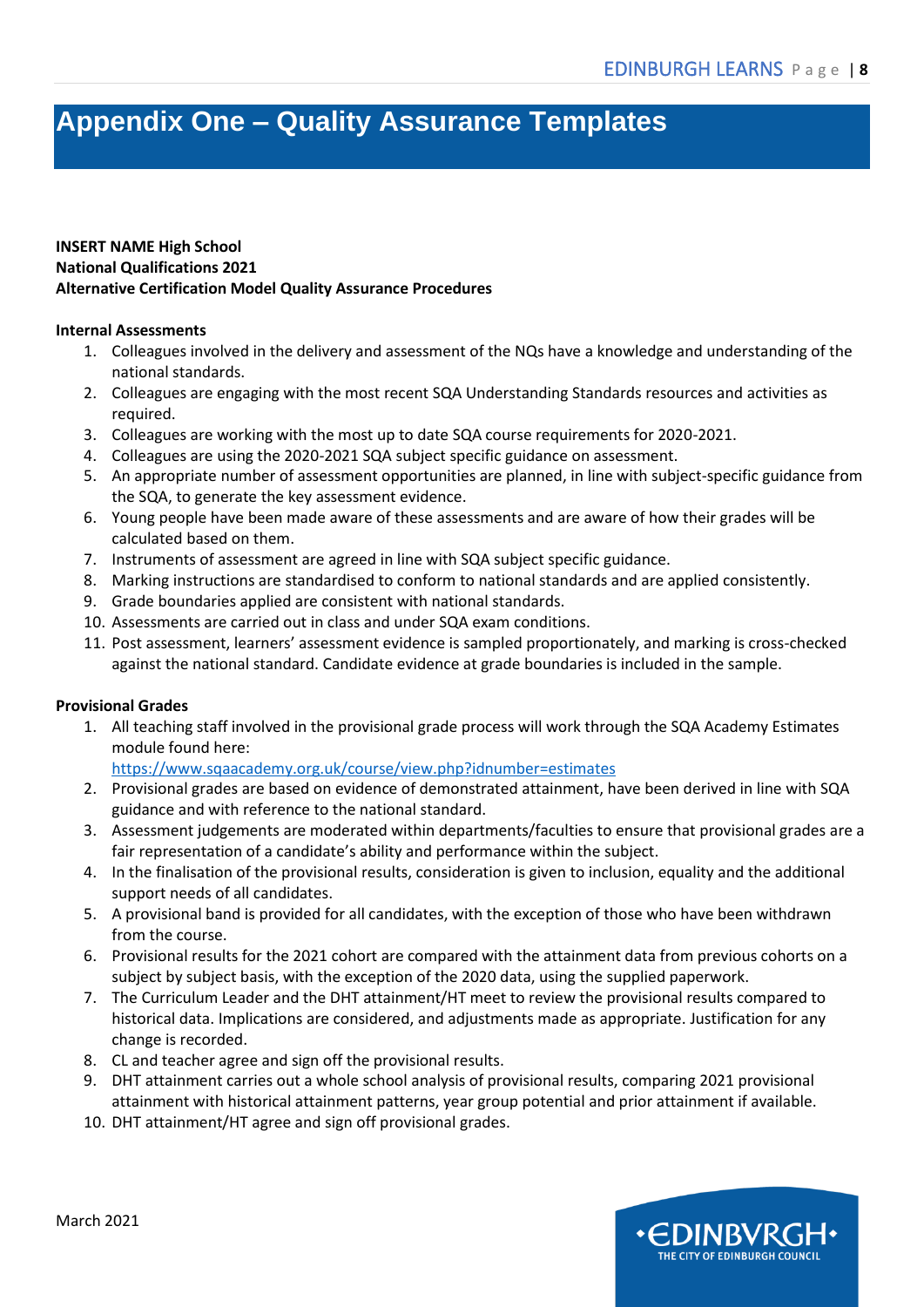#### **Internal Assessments QA Checklist**

| <b>Faculty</b>                           |                                                                                           |                    |
|------------------------------------------|-------------------------------------------------------------------------------------------|--------------------|
|                                          |                                                                                           |                    |
| <b>Subject</b>                           |                                                                                           |                    |
|                                          |                                                                                           |                    |
| <b>Activity</b>                          |                                                                                           | <b>CL</b> initials |
|                                          |                                                                                           |                    |
|                                          | Colleagues involved in the delivery and assessment of the NQs have a knowledge and        |                    |
| understanding of the national standards. |                                                                                           |                    |
|                                          |                                                                                           |                    |
| and activities as required.              | Colleagues have engaged with the most recent SQA Understanding Standards resources        |                    |
|                                          |                                                                                           |                    |
|                                          | Colleagues have worked with the most up to date SQA course requirements for 2020-         |                    |
| 2021.                                    |                                                                                           |                    |
|                                          | Colleagues have used the SQA subject specific guidance on assessment.                     |                    |
|                                          |                                                                                           |                    |
|                                          | An appropriate number of key assessment pieces have been used to generate the             |                    |
|                                          | provisional grades, in line with the SQA subject-specific guidance.                       |                    |
|                                          | Appropriate weight given to each individual piece of evidence in accordance with its      |                    |
| predictive value                         |                                                                                           |                    |
|                                          | Young people have been made aware of these assessments and how they will be used to       |                    |
| generate grades.                         |                                                                                           |                    |
| consistently.                            | Standardised marking instructions, compliant with national standards, have been applied   |                    |
|                                          | Grade boundaries applied are consistent with national standards.                          |                    |
|                                          | The appropriate SQA assessment conditions have been applied.                              |                    |
|                                          | Moderation exercises have been carried out internally and externally, including reference |                    |
| marking to set the standard.             | to Understanding Standards, cross marking an appropriate sample of scripts before bulk    |                    |
| Teacher signature(s)                     |                                                                                           | <b>Date</b>        |
| Please indicate which levels you         |                                                                                           |                    |
| are presenting for, eg Nat5/H            |                                                                                           |                    |
| etc.                                     |                                                                                           |                    |
|                                          |                                                                                           |                    |
|                                          |                                                                                           |                    |
|                                          |                                                                                           |                    |
| <b>CL signature</b>                      |                                                                                           | <b>Date</b>        |
|                                          |                                                                                           |                    |

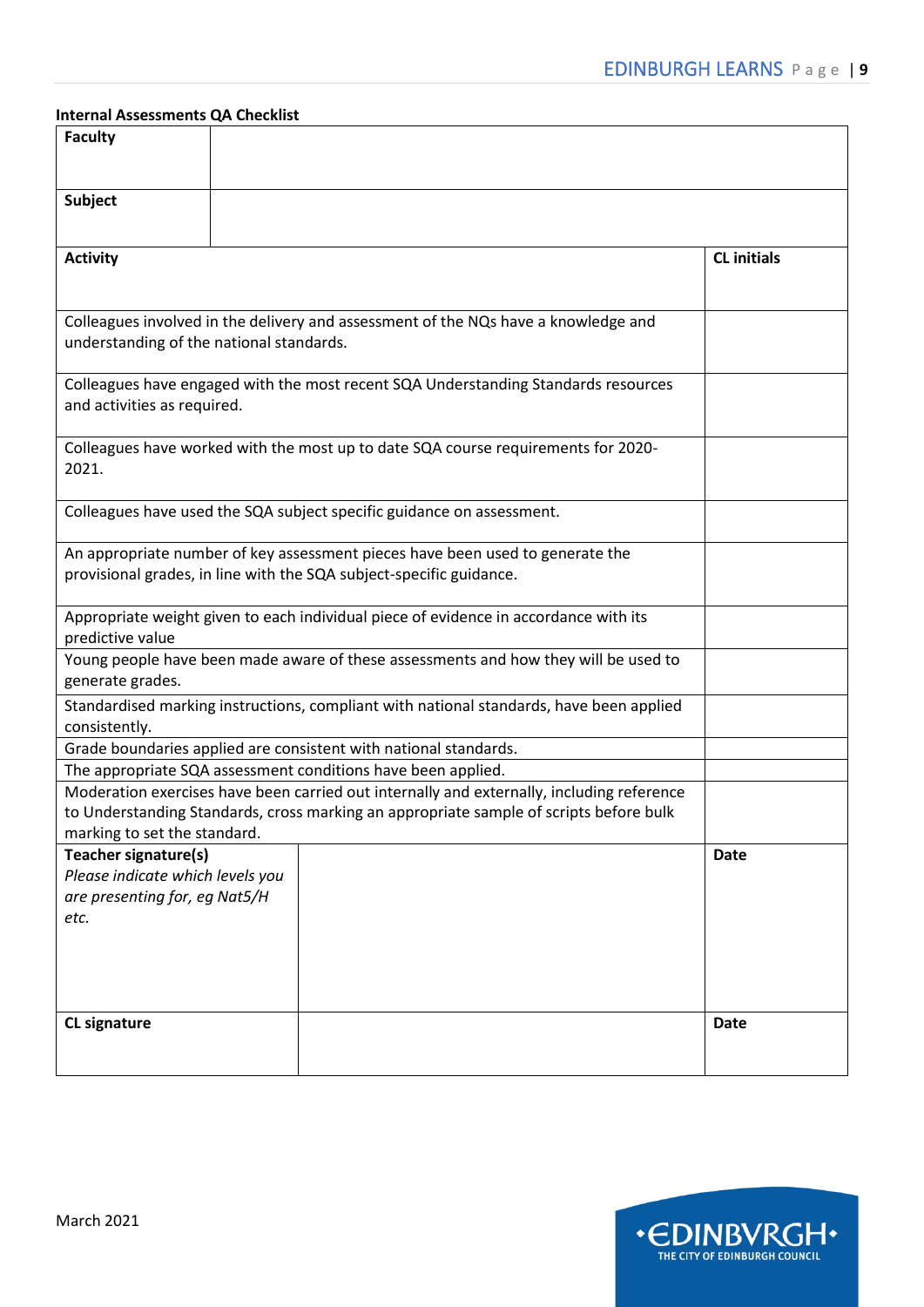#### **Provisional Results QA Checklist**

| <b>Faculty</b>                                               |                                                                                                                                                                                    |                 |
|--------------------------------------------------------------|------------------------------------------------------------------------------------------------------------------------------------------------------------------------------------|-----------------|
| <b>Subject</b>                                               |                                                                                                                                                                                    |                 |
|                                                              |                                                                                                                                                                                    |                 |
| <b>Activity</b>                                              |                                                                                                                                                                                    | CL/SLT initials |
|                                                              |                                                                                                                                                                                    |                 |
| SQA Academy Estimates module.                                | All faculty colleagues involved in the provisional grade process have worked through the                                                                                           |                 |
| Authority briefing on Assessment & Moderation Guidelines     | All curriculum leaders involved in the provisional grade process have attended a Local                                                                                             |                 |
|                                                              | Provisional grades are based on evidence of demonstrated attainment, have been derived in<br>line with SQA guidance and with reference to the national standard.                   |                 |
| the subject.                                                 | Assessment judgements have been moderated internally and externally to ensure that<br>provisional grades are a fair representation of a candidate's ability and performance within |                 |
| equality and the additional support needs of all candidates. | In the finalisation of the provisional results, consideration has been given to inclusion,                                                                                         |                 |
| have been withdrawn from the course, by 18 June.             | A provisional band has been provided for all candidates, with the exception of those who                                                                                           |                 |
| previous cohorts, with the exception of the 2020 data.       | Provisional results for the 2021 cohort have been compared with the attainment data from                                                                                           |                 |
| adjustments has been recorded.                               | Outcomes of the data analysis have been discussed with Faculty Link DHT/HT. Implications<br>have been considered, and adjustments made as appropriate. Justification for any       |                 |
| attainment if available.                                     | SLT has carried out a whole school analysis of provisional results, comparing 2021<br>provisional attainment with historical attainment patterns, year group potential and prior   |                 |
| <b>CL signature</b>                                          |                                                                                                                                                                                    | <b>Date</b>     |
| <b>SLT signature</b>                                         |                                                                                                                                                                                    | <b>Date</b>     |

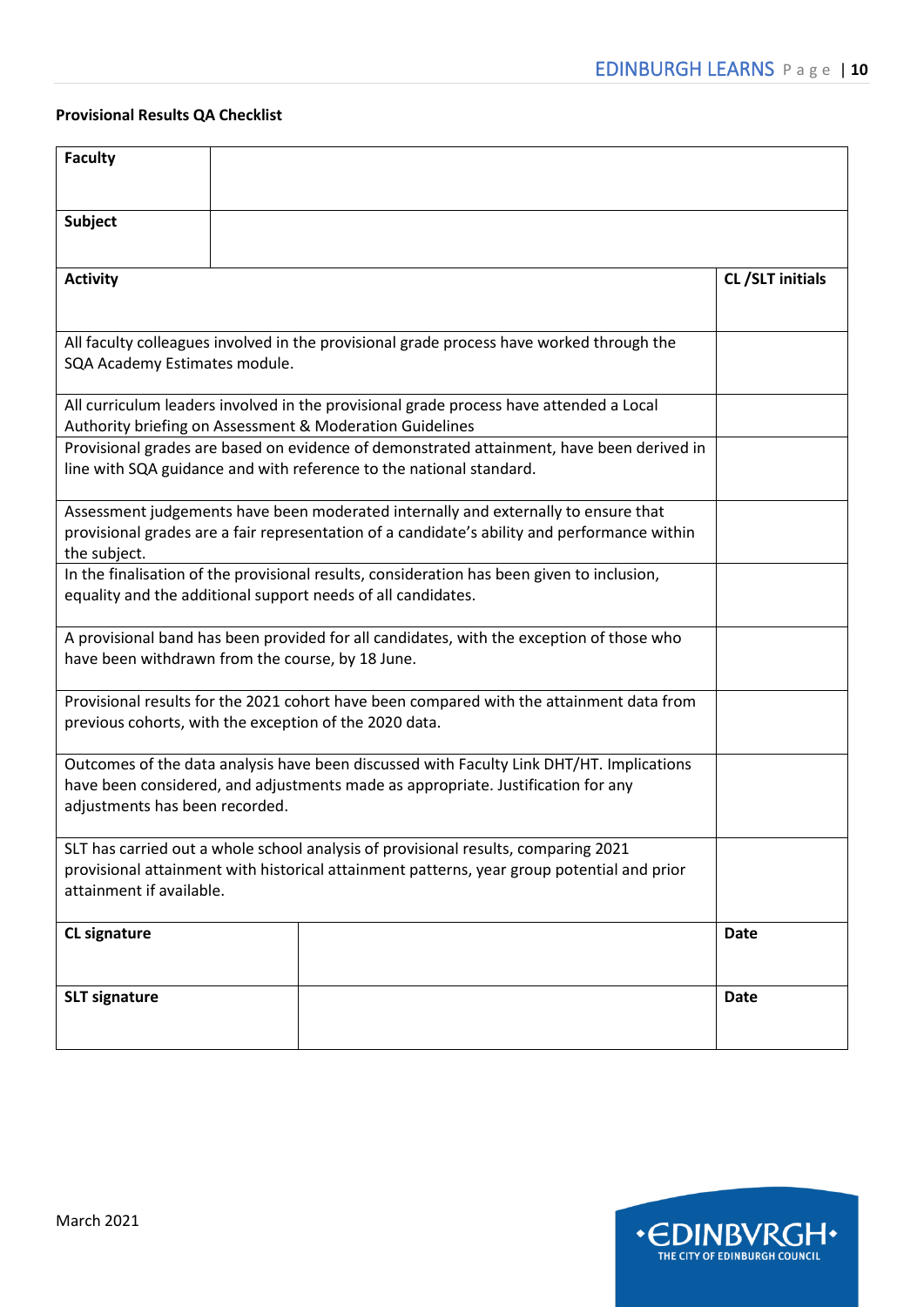#### **Local Authority Quality Assurance checklist**

| processes - March/April 2021.                                   | QIEO will engage with HT/DHT regarding Assessment Strategy and Quality Assurance                                                                                                                                                                                     |             |
|-----------------------------------------------------------------|----------------------------------------------------------------------------------------------------------------------------------------------------------------------------------------------------------------------------------------------------------------------|-------------|
| Guidance on the Alternative Certification Model will be issued. |                                                                                                                                                                                                                                                                      |             |
| faculty leaders/curriculum leaders in April/May 2021.           | Professional Learning on the Assessment and Moderation Guidance will be offered to all                                                                                                                                                                               |             |
| the Lead Teacher Network will be facilitated.                   | Requests for external support with validation and moderation from departments through                                                                                                                                                                                |             |
| facilitated.                                                    | Collaboration and collegiate activities across senior and middle leaders and within subject<br>groups to validate assessment instruments and moderate assessment samples will be                                                                                     |             |
|                                                                 | Data pack on previous patterns of attainment to compare previous trends on performance<br>for individual subjects and cumulative whole school attainment trends will be provided.                                                                                    |             |
|                                                                 | QIEO will engage with HT/DHT to discuss the submitted provisional results and confirm<br>that the Alternative Certification Model Quality Assurance Procedures have been applied,<br>including Internal Assessment & Provisional Results QA Checklists-May/June 2021 |             |
| <b>QIEO Signature</b>                                           |                                                                                                                                                                                                                                                                      | <b>Date</b> |
| <b>HT Signature</b>                                             |                                                                                                                                                                                                                                                                      | <b>Date</b> |

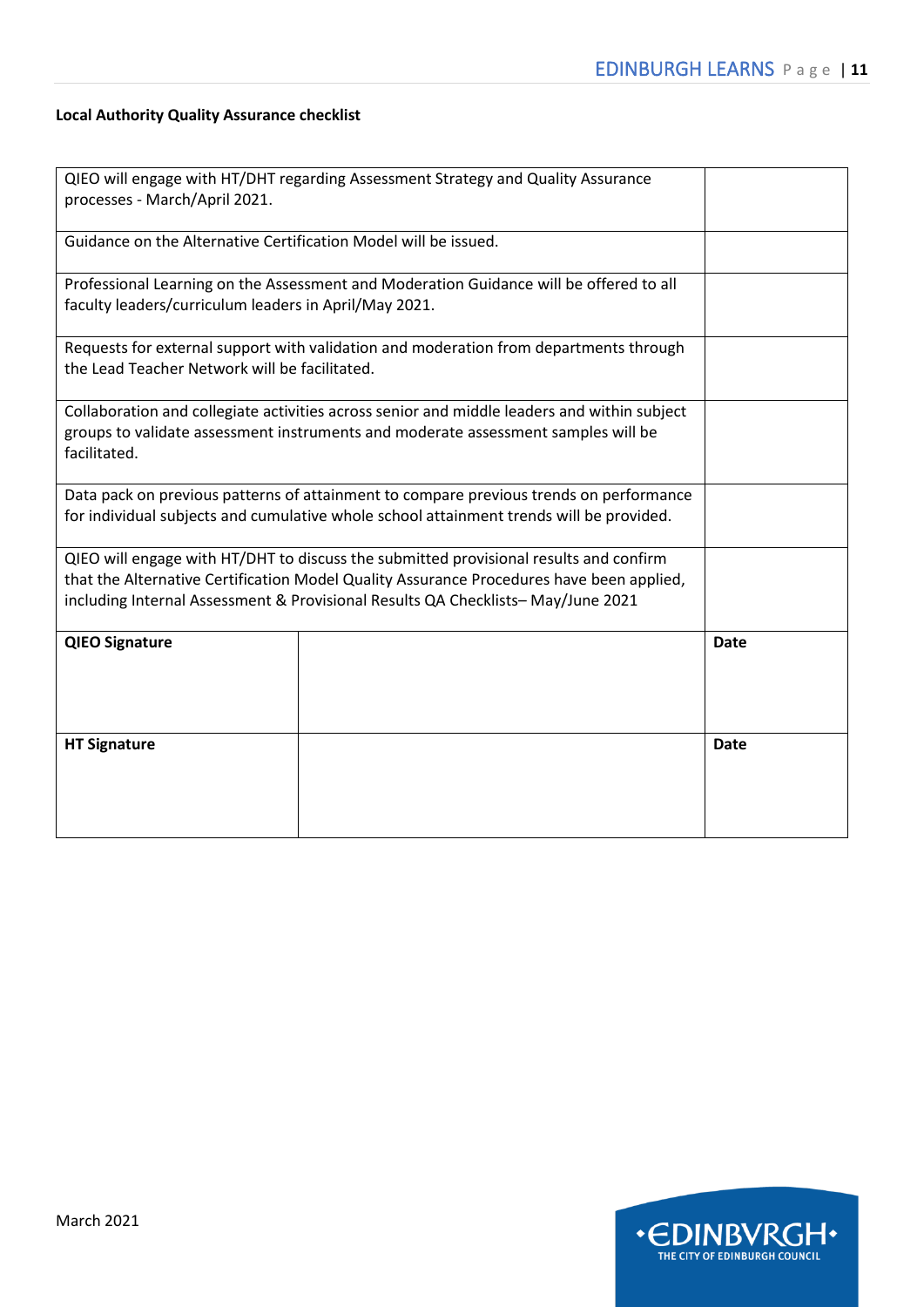# <span id="page-11-0"></span>**Appendix Two Part (a) – calendar of moderation support**

| <b>Local Authority Subject</b><br><b>Moderation March-May</b><br>2021 | Planned | When is this taking place?                                            | Authority contact for<br>curricular area/Lead Teacher             |
|-----------------------------------------------------------------------|---------|-----------------------------------------------------------------------|-------------------------------------------------------------------|
| <b>Expressive Arts</b>                                                |         |                                                                       | <b>QIEO contact Alison</b><br><b>Humphreys</b>                    |
| <b>Music</b>                                                          | Yes     | Friday 14th May                                                       | <b>Mairi McLennan</b>                                             |
|                                                                       |         | Moderation partnerships established<br>and Teams channels set up      | (Boroughmuir)<br>Aimee Brown (Craigroyston)                       |
| <b>Dance</b>                                                          | Yes     | Friday $26th$ March – preparation for<br>moderation sessions          | Kirsty Clarke (Tynecastle)                                        |
|                                                                       |         | N5 1:15-2pm                                                           |                                                                   |
|                                                                       |         | H 2-2:45pm                                                            |                                                                   |
|                                                                       |         | Friday 14th May                                                       |                                                                   |
| <b>Drama</b>                                                          | Yes     | Friday 26 <sup>th</sup> March                                         | Suzie Lundy (The Royal High)                                      |
|                                                                       |         | Friday 14th May                                                       | <b>Scott Ballantyne (Holy Rood)</b>                               |
| Art and Design/                                                       | Yes     | Friday 26 <sup>th</sup> March                                         | Robyn Wade (Holy Rood)                                            |
| Photography                                                           |         | Friday 14th May                                                       | Nicola Brophy (Balerno)                                           |
| <b>PE</b>                                                             | Yes     | N5 and AH PE Understanding<br>Standards Friday 26 <sup>th</sup> March | <b>Contact Mel Coutts/Michelle</b><br>Moore in the first instance |
|                                                                       |         | H PE Understanding Standards tbc<br>post-Easter                       | <b>Stuart Clark (WHEC)</b>                                        |
|                                                                       |         | N5/H/AH Moderation Events will<br>take place on Friday 14th May       |                                                                   |
|                                                                       |         | Schools paired up to moderate<br>evidence                             |                                                                   |
| <b>Technologies</b>                                                   |         |                                                                       | <b>QIEO contact Dave McKee</b>                                    |
|                                                                       |         |                                                                       | Alan Whyte (Lead Practitioner<br>$-$ Firrhill)                    |
| <b>Business</b>                                                       | Yes     | Higher Admin Tuesday 20 April<br>Nat 5 Admin Wednesday 21 April       | Heather Lovatt (St.<br>Augustine's)                               |

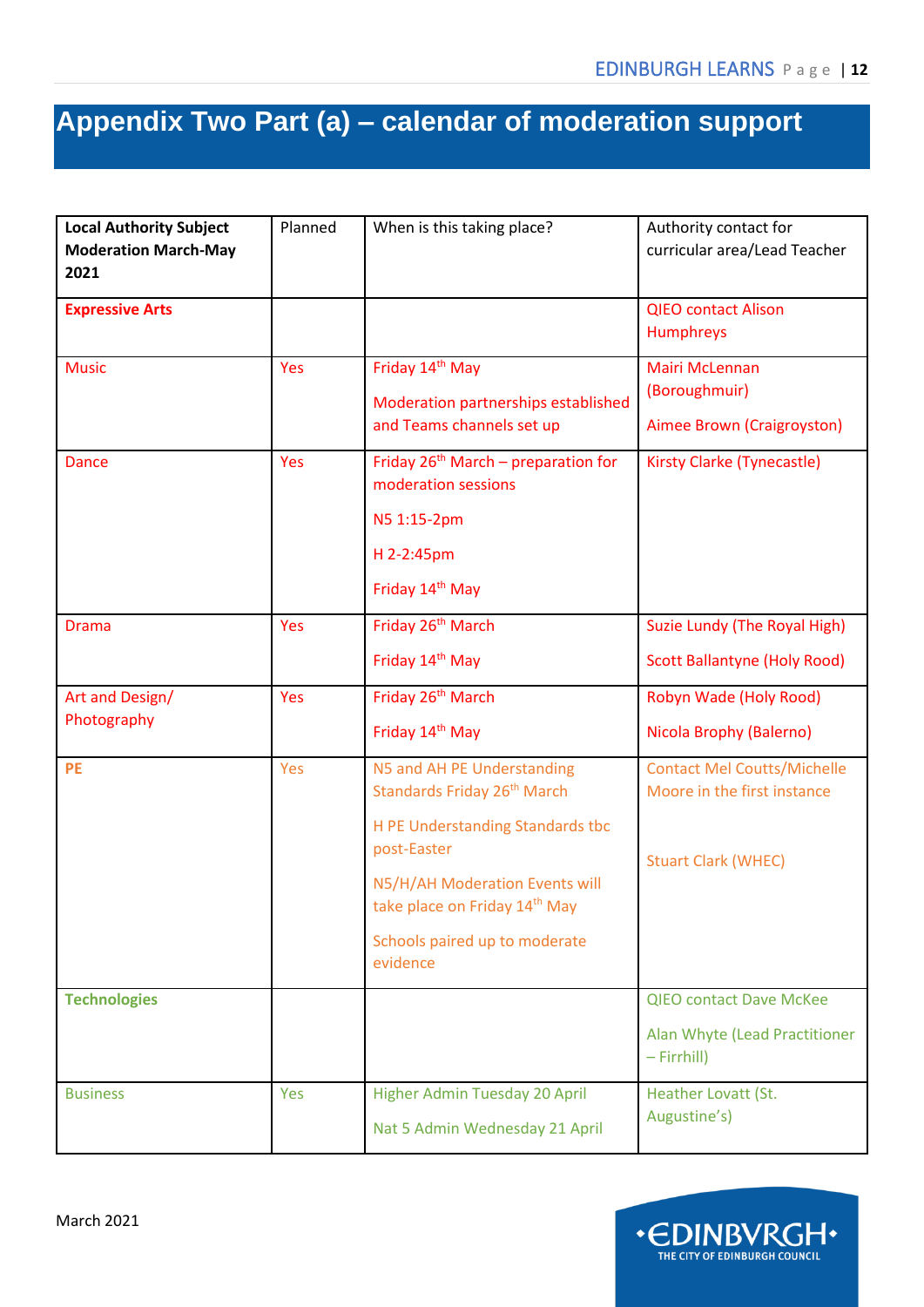|            |     | <b>Higher BM Tuesday 27 April</b><br>Nat 5 BM Wednesday 28 April<br>Nat 5 Thursday Accounts 29 April<br><b>Higher Monday Accounts 26 April</b><br>Nat 5 Economics Thursday 29 April<br><b>Higher Economics Monday 26 April</b>                                                                                                                                                                                                                                                                                                                                                |                                                                      |
|------------|-----|-------------------------------------------------------------------------------------------------------------------------------------------------------------------------------------------------------------------------------------------------------------------------------------------------------------------------------------------------------------------------------------------------------------------------------------------------------------------------------------------------------------------------------------------------------------------------------|----------------------------------------------------------------------|
| <b>CDT</b> | Yes | Friday March 26th: Moderation Plan<br>Launch and outline of the group<br>Week beginning 19th April: meeting<br>of CDT subject/level facilitators.<br>Subject meetings for the following<br>will then be arranged by subject<br>facilitators:<br>N5 Design and Manufacture<br><b>Higher and Advanced Higher Design</b><br>and Manufacture<br><b>N5 Graphic Communication</b><br><b>Higher and Advanced Higher Graphic</b><br>Communication<br><b>N5 Engineering Science</b><br><b>Higher and Advanced Higher</b><br><b>Engineering Science</b><br><b>N5 Practical Woodwork</b> | <b>Scott Harris (Holy Rood)</b><br><b>Lynsey McNamee (Holy Rood)</b> |

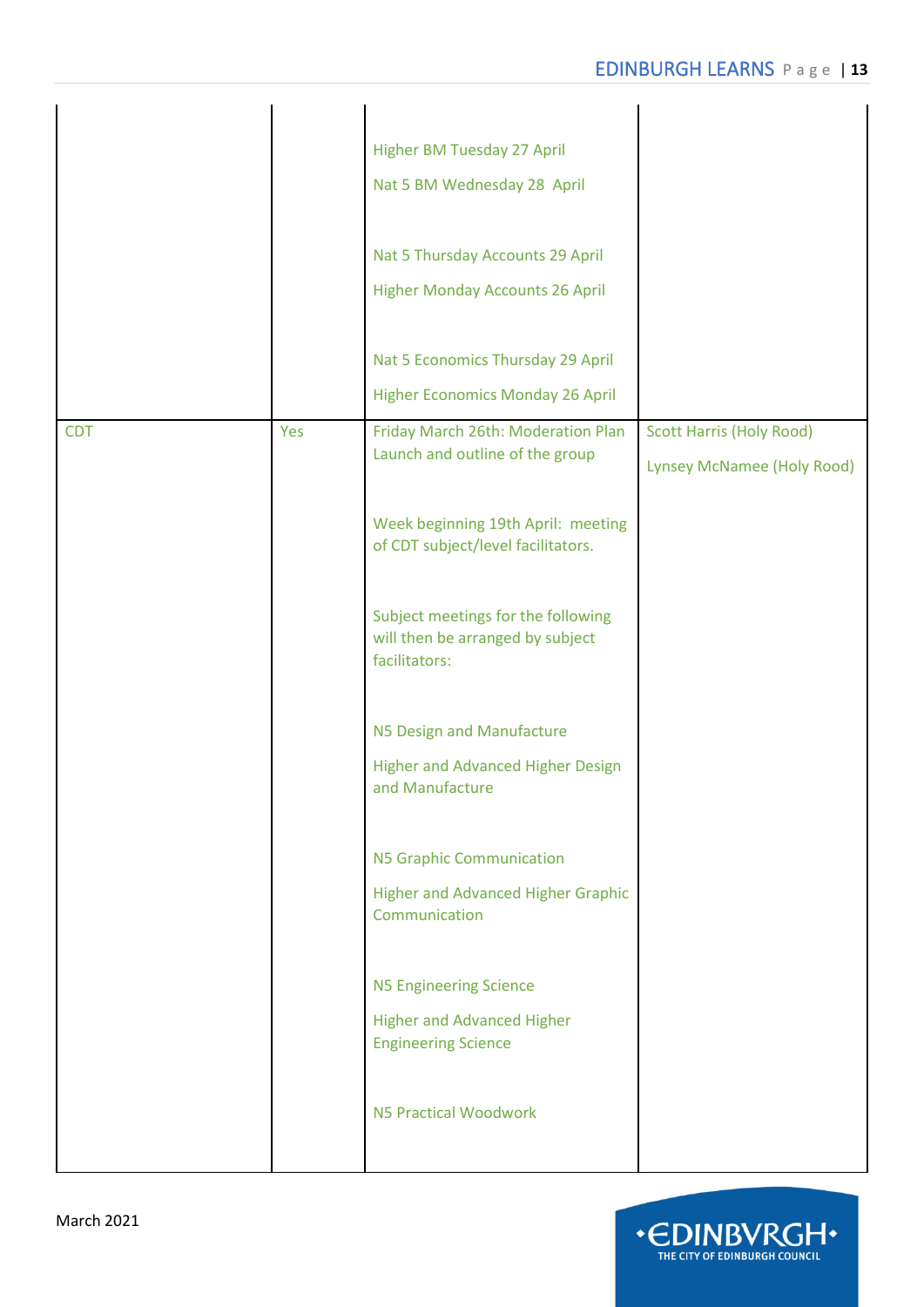| Computing                         | <b>TBC</b> | <b>N5 Practical Metalwork</b><br>These will be different days and<br>times. We are using Onenote to<br>collect evidence and Microsoft<br>forms to collect evidence. We have<br>planned to group schools into 3 so<br>that everyone can be involved. | Kris Reid (Firrhill)<br>Lauren Stalker (St. Thomas of                                |
|-----------------------------------|------------|-----------------------------------------------------------------------------------------------------------------------------------------------------------------------------------------------------------------------------------------------------|--------------------------------------------------------------------------------------|
|                                   |            |                                                                                                                                                                                                                                                     | Aquin's)                                                                             |
| <b>Health and Food Technology</b> | Yes        | 4 subjects:                                                                                                                                                                                                                                         | <b>QIEO contact Janice Watson</b>                                                    |
|                                   |            | Health and Food Technology Nat 5/H                                                                                                                                                                                                                  |                                                                                      |
|                                   |            | <b>Fashion and Textile Technology Nat</b><br>5/H                                                                                                                                                                                                    | Susan Imlach (Holy Rood)<br>Laura Fry (Castlebrae)                                   |
|                                   |            | <b>Practical Cookery Nat 5</b>                                                                                                                                                                                                                      |                                                                                      |
|                                   |            | <b>Practical Cake Craft Nat 5</b>                                                                                                                                                                                                                   |                                                                                      |
|                                   |            | We are setting up moderation<br>groups on Teams.                                                                                                                                                                                                    |                                                                                      |
|                                   |            | Next network meeting to decide<br>next steps is 27th April.                                                                                                                                                                                         |                                                                                      |
|                                   |            | <b>Moderation events:</b>                                                                                                                                                                                                                           |                                                                                      |
|                                   |            | 14th May, 25th May and 9th June.                                                                                                                                                                                                                    |                                                                                      |
| <b>Social Subjects</b>            |            |                                                                                                                                                                                                                                                     | <b>QIEO Rosie McColl</b>                                                             |
| <b>RME</b>                        | <b>TBC</b> | SEIC event on Thursday 27 <sup>th</sup> May,<br>2021                                                                                                                                                                                                | <b>Carrie Thomson (Liberton)</b>                                                     |
|                                   |            | <b>Moderation partnerships being</b><br>established                                                                                                                                                                                                 |                                                                                      |
| <b>History</b>                    | Yes        | Friday 26 <sup>th</sup> March                                                                                                                                                                                                                       | <b>Ashleigh Kennedy (James</b>                                                       |
|                                   |            | Friday 14 <sup>th</sup> May                                                                                                                                                                                                                         | Gillespie's)                                                                         |
|                                   |            | <b>Summer term Subject Network</b><br>meeting date tbc                                                                                                                                                                                              | From Easter: Lindsay Rea<br>(Trinity Academy) and Gavin<br><b>Cameron (Firrhill)</b> |

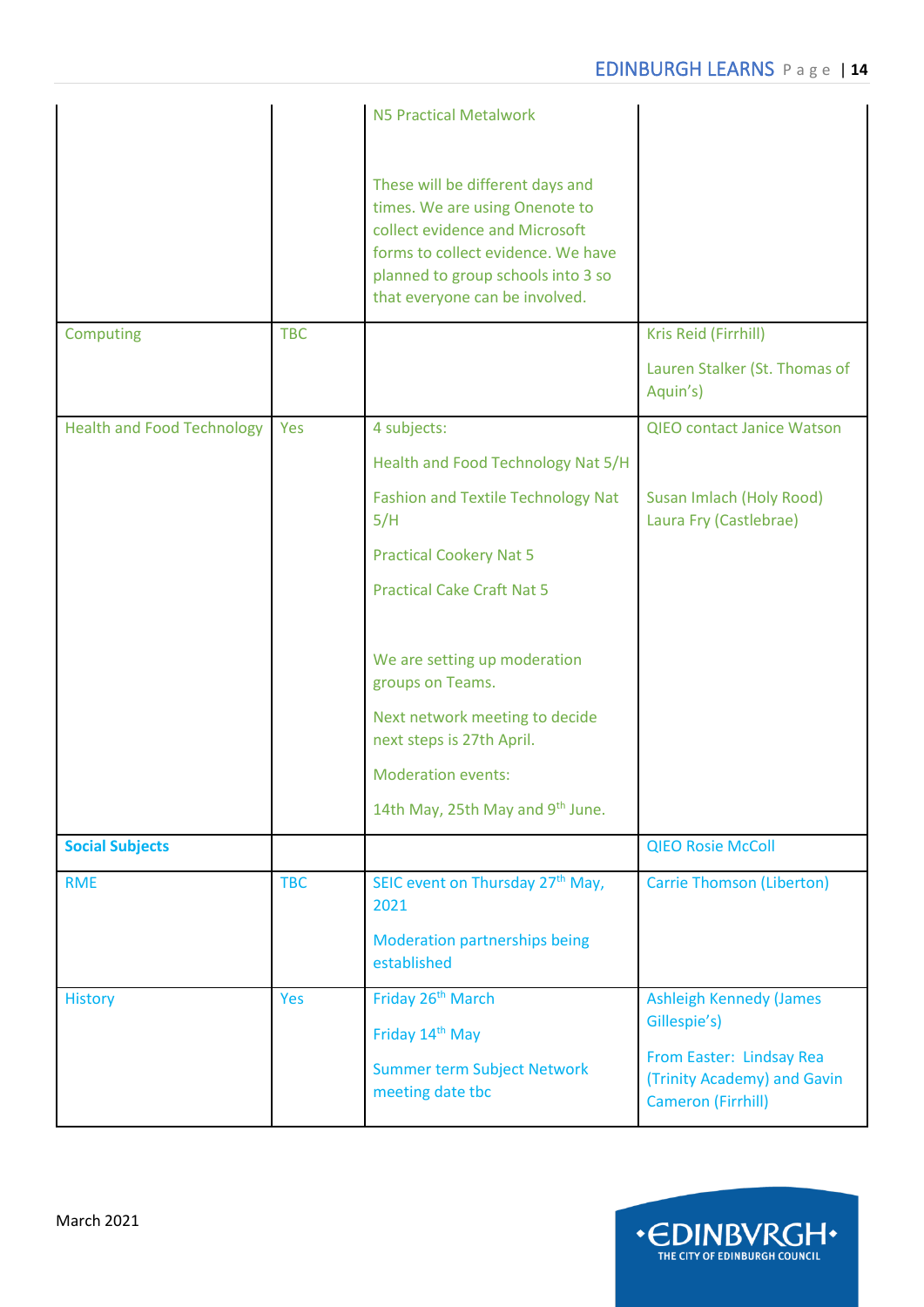| Geography               | <b>TBC</b> |                                                                           | Hannah McGowan (St.<br>Thomas of Aquin's)                                                       |
|-------------------------|------------|---------------------------------------------------------------------------|-------------------------------------------------------------------------------------------------|
| <b>Modern Studies</b>   | Yes        | AH Thursday 18 <sup>th</sup> March                                        | <b>Laura Halliday (James</b>                                                                    |
|                         |            | N5 Monday 26th April                                                      | Gillespie's)                                                                                    |
|                         |            | <b>Framing Additional Qs Workshop</b><br>26 <sup>th</sup> April           | (Laura Halliday leading AH                                                                      |
|                         |            | <b>Marking Best Practice AH Thursday</b><br>$6th$ May                     | moderation, Robert Gray<br>leading H moderation, Katrina<br><b>Smith leading N5 moderation)</b> |
|                         |            | <b>Pre-assessment Moderation Friday</b><br>4 <sup>th</sup> June 1-3pm tbc |                                                                                                 |
|                         |            | <b>Post-assessment Moderation tbc</b>                                     |                                                                                                 |
| Philosphy/Psychology    |            | Cross-authority network is well-<br>established                           | <b>John Cudlipp (Broughton)</b>                                                                 |
|                         |            | N5/H Psychology Wednesday 10th<br><b>March</b>                            |                                                                                                 |
|                         |            | End April/May date tbc                                                    |                                                                                                 |
|                         |            | <b>Higher Philosophy</b>                                                  |                                                                                                 |
|                         |            | Post-Easter date tbc                                                      |                                                                                                 |
| Literacy/Languages      |            |                                                                           |                                                                                                 |
| <b>English</b>          | <b>TBC</b> |                                                                           | QIEO contact Michelle Moore                                                                     |
|                         |            |                                                                           |                                                                                                 |
|                         |            |                                                                           | Nicola Daniel (Broughton)                                                                       |
| <b>Modern Languages</b> | Yes        | <b>Speaking and Writing</b>                                               | QIEO contact Bethan Owen                                                                        |
|                         |            | 18 <sup>th</sup> March (AH)                                               |                                                                                                 |
|                         |            | 23rd March (H)                                                            | Pam Tosh (Broughton)                                                                            |
|                         |            | 25 <sup>th</sup> March (N5)                                               |                                                                                                 |
|                         |            | (NB: March events had 50 attendees<br>from across almost all schools)     |                                                                                                 |
|                         |            |                                                                           |                                                                                                 |
|                         |            | <b>Reading and Listening</b>                                              |                                                                                                 |
|                         |            | May dates tbc                                                             |                                                                                                 |
| <b>Media</b>            | <b>TBC</b> | Cross-authority network is well-<br>established.                          | QIEO contact Michelle Moore                                                                     |

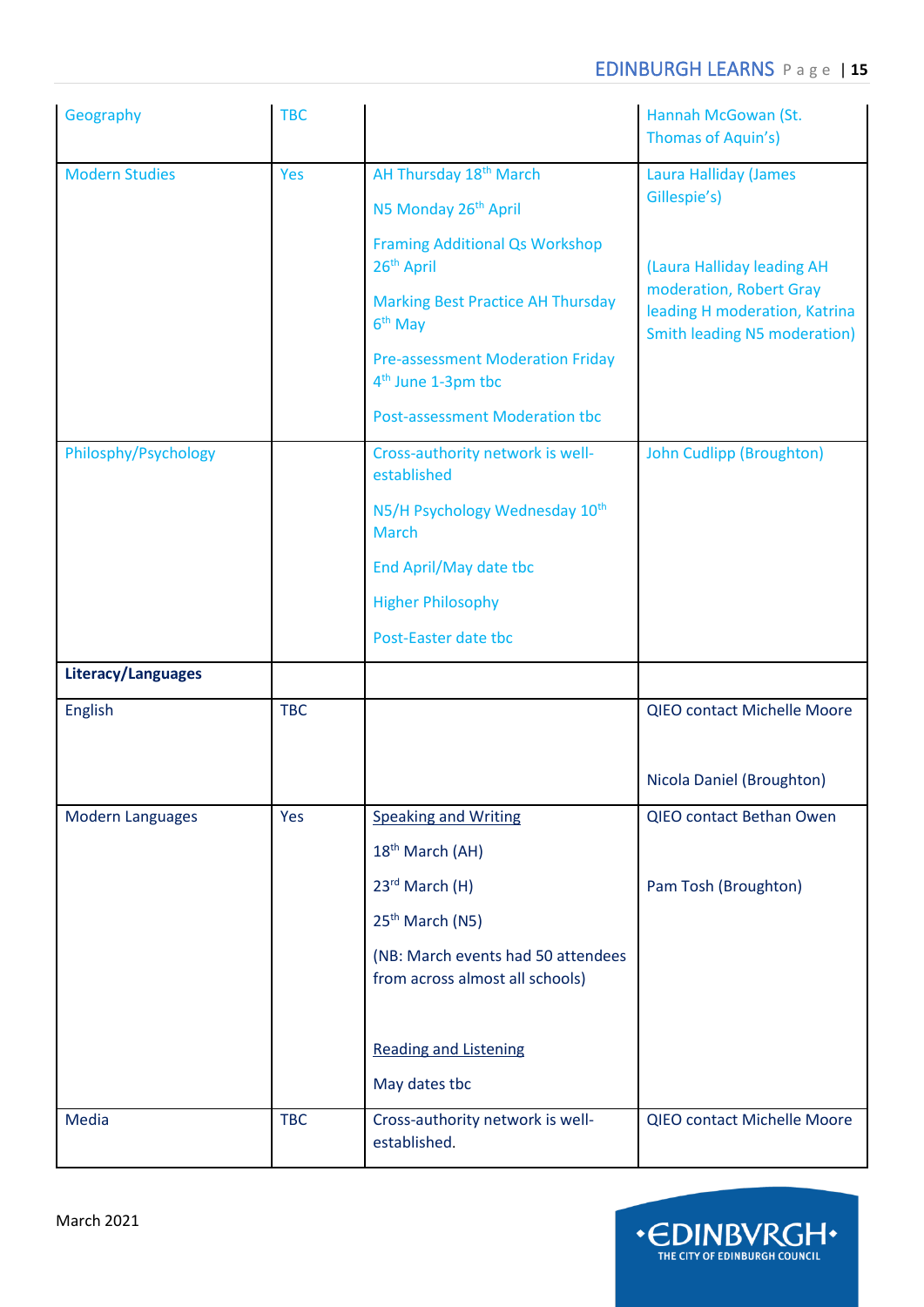|                       |            |                                                                                                                                                  | Kirsty Mackinnon (Liberton)                                              |
|-----------------------|------------|--------------------------------------------------------------------------------------------------------------------------------------------------|--------------------------------------------------------------------------|
| <b>Maths/Sciences</b> |            |                                                                                                                                                  | <b>OIM contact Darren</b><br><b>McKinnon</b>                             |
| <b>Maths</b>          | Yes        | Friday 14 <sup>th</sup> May<br>Tuesday 25 <sup>th</sup> May<br>Moderation partnerships established<br>and times agreed between them              | Dave McKay (Tynecastle)<br>Jennifer Skene (Liberton)                     |
| <b>Biology</b>        | Yes        | Friday 14th May<br>Moderation partnerships established<br>for those who expressed interest<br>and work is underway - times<br>agreed by partners | Deeonne Clark (St.<br>Augustine's)                                       |
| Chemistry             | Yes        | Friday 26 <sup>th</sup> March<br>Friday 14 <sup>th</sup> May<br>Further additional date tbc if<br>required                                       | Matt Wilson (St. Thomas of<br>Aquin's)<br>Claire Ritchie (Leith Academy) |
| <b>Physics</b>        | <b>TBC</b> |                                                                                                                                                  | David Owens (Craigmount)<br>Murat Gullen (Craigmount)                    |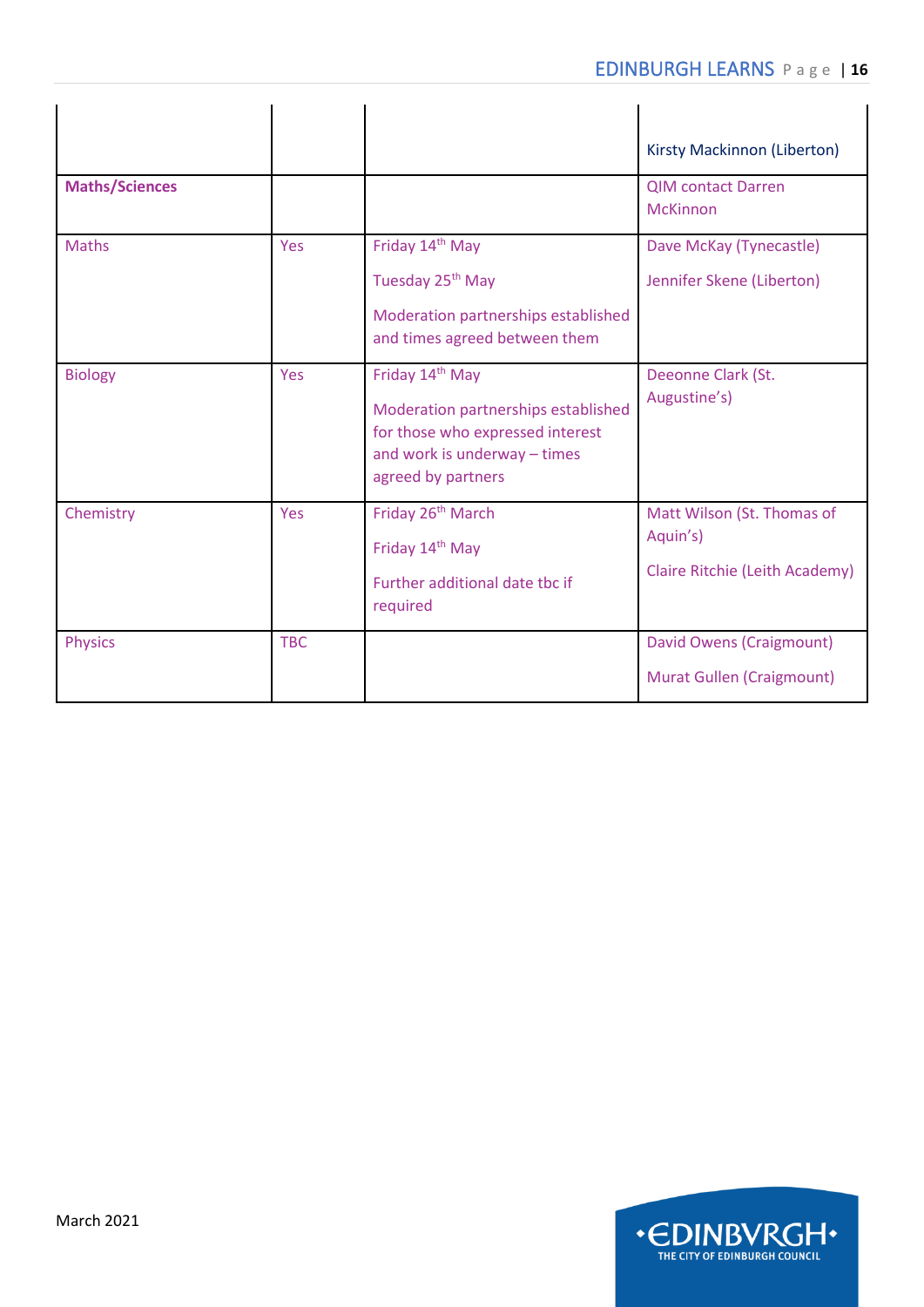### <span id="page-16-0"></span>**Appendix Two Part (b) –**

### **Lead Teacher Guidance (updated Feb 2021)**

#### **SQA Moderation and Quality Assurance 20-21**

SQA guidance entitled "National Courses: guidance on gathering evidence and producing estimates" (October 2020) can be found here: [https://www.sqa.org.uk/sqa/95281.html.](https://www.sqa.org.uk/sqa/95281.html)

Subject specific guidance for National 5, Higher and Advanced Higher can be found here:

<https://www.sqa.org.uk/sqa/95258.html>

SQA have made question papers available through the SQA Secure website.

New materials and webinars are being posted on the Understanding Standards website:

<https://www.understandingstandards.org.uk/>

The revised model for delivering National 5, Higher and Advanced Higher results in 2021 (also known as the Alternative Certification Model) was published on 16<sup>th</sup> February, 2021:<https://www.sqa.org.uk/sqa/95257.html> Within the model, the revised date for provisional results is now **25th June, 2021.**

The revised alternative certification model is based on five key stages:

**Stage 1:** ongoing until April 2021 – Teachers and lecturers access subject specific guidance, assessment resources and Understanding Standards materials and webinars from SQA.

**Stage 2**: April to May 2021 – School, college, training provider and local authority quality assurance continues. During May, SQA requests, reviews and provides feedback on assessment evidence from each school, college and training provider.

**Stage 3**: end May to 25 June 2021 – Schools, colleges, training providers, local authorities and SQA work through final stages of local and national quality assurance and feedback, to reach provisional results that are consistent, equitable and fair.

**Stage 4:** by 25 June 2021 – Schools, colleges and training providers submit quality assured provisional results to SQA. **Stage 5**: Appeals process for 2020–21 – To be advised following consultation.

The SQA Academy course which all staff can access can be found here:

<https://www.sqaacademy.org.uk/course/view.php?idnumber=estimateqa>

#### **Current Expectations**

In CEC, Lead Teachers and their corresponding networks offer a key mechanism to ensure work on moderation continues in line with previous good practice. In particular, we know the support that subject networks provide to smaller departments or single teachers of subjects within departments is invaluable.

We are aware moderation is underway, including within departments and through existing partnership working across presenting centres, and a number of moderation opportunities took place on the Framework Friday on 15th January.

There continues to be an expectation for moderation and quality assurance within the national guidance, although SQA acknowledge that assessment may now take place later in the year. Engaging in school and local authority quality assurance activities is first mentioned in Stage 1 and is mentioned again in Stage 2 guidelines. We are in a strong position with this.

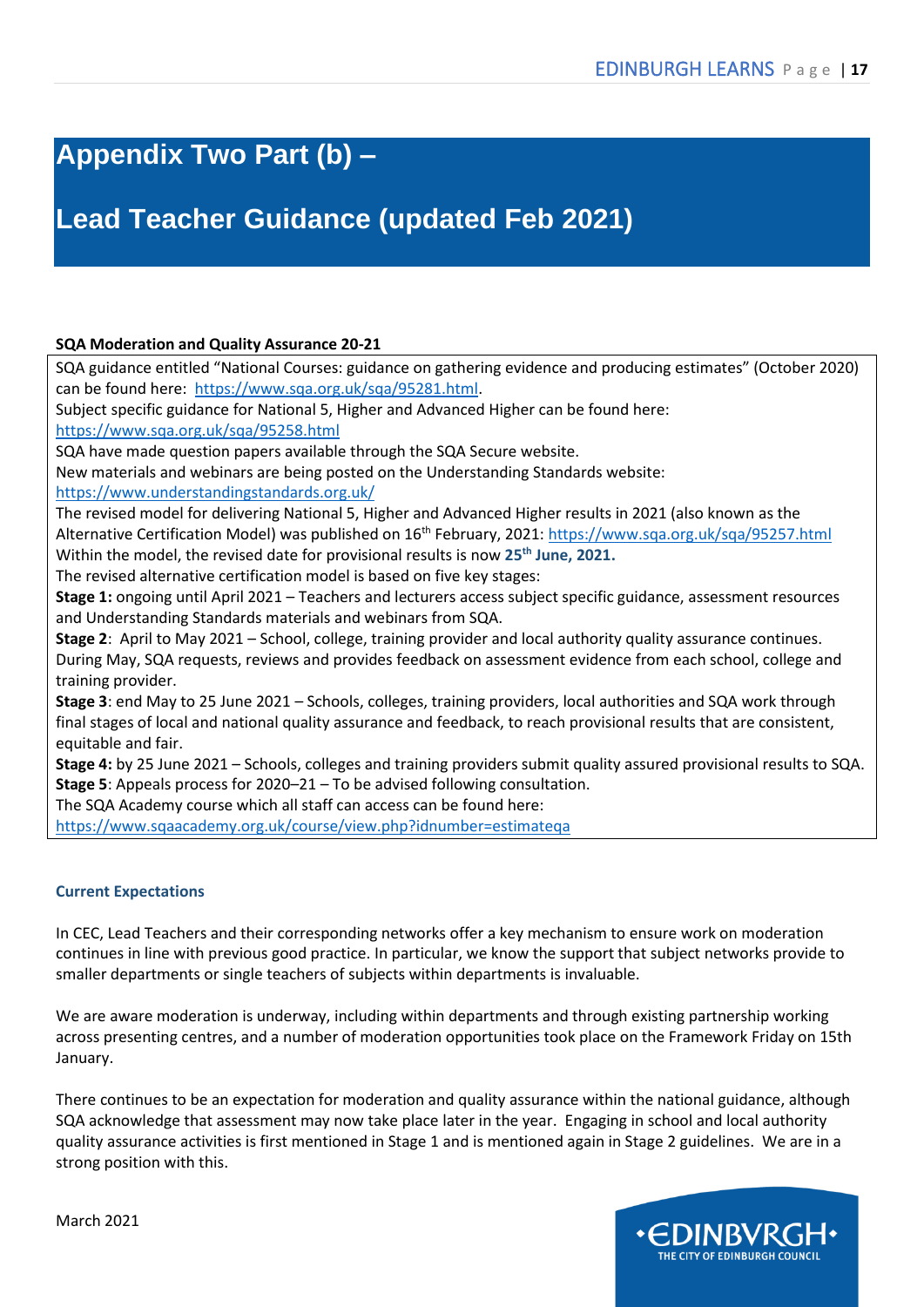Within Stage 2, SQA give some indication of external quality assurance:

"*During May, on a proportionate basis, SQA selects courses from each school and college for national quality assurance and provides subject-specific feedback. For national quality assurance, this package of evidence will be less than that used for reaching provisional results. The assessment evidence can be partial or incomplete. For example, it could consist of one or two pieces of key evidence from a small number of learners in the subjects selected. For some practical subjects, where capturing and submitting assessment evidence is not possible, sampling activity will be replaced by a professional discussion held between the school, college or training provider and a SQA senior appointee."*

**The First Minister indicated in a recent parliamentary address that 2 Assessment Support Days will be forthcoming. No further details have been given to date.**

#### **Next Steps:**

To provide further opportunities to work collaboratively, we would ask you to consider the following:

- **Friday 26th March, 2021** has been agreed as an optional/voluntary CEC subject network afternoon. Please consider using this time to create an opportunity for subject specialists to work together on aspects of moderation. In order to support consistency of assessment judgement within your subject area, this may be a good time to use Understanding Standards resources as the SQA guidance above suggests.
- In addition to this, the **Framework Friday on 15th May, 2021** will provide a final opportunity. At this stage, it may be possible for moderation of pupil assessment evidence to take place.
- Subject Network meetings will continue to run remotely, consider when these will be best placed to meet the needs of your network.
- As Lead Teacher, prioritise offers of support to smaller departments or single subject teachers within departments, if you are able to. Encourage smaller departments to buddy up with moderation partners to build their capacity.
- All the above are optional professional learning opportunities and you are best placed to understand what will work best for your own subject and network.

#### **Suggested Quality Assurance and Subject Support Activity February – June 2021**

- Following the phased return to school, schools will develop their own QA calendars/moderation guidance to meet the needs of their context and revised assessment opportunities/windows. **NB**: We recognise that questions remain unanswered as to the possibility of a full return to school for our learners and that some SQA subject guidance appears predicated on this assumption.
- Effective formative feedback should continue to be provided to learners during the continuation of learning and teaching, both remotely and during practical activities in school, while working towards course completion.
- Learning and teaching in subjects with highest levels of critical practical work that require in-school facilities and cannot be undertaken remotely is a key priority within the Scottish Government return to school guidance - <https://education.gov.scot/media/ry4bk2eg/returnofseniorphaselearners.pdf>
- This guidance also asks that learners have secure foundation and course coverage prior to formal assessment taking place in the later stages of the 2020/21 academic session
- Subjects updates continue to be released please check this link: <https://www.sqa.org.uk/sqa/96037.html>
- CEC and SEIC Subject Networks will continue to meet please contact [Michelle.Moore2@edinburgh.gov.uk](mailto:Michelle.Moore2@edinburgh.gov.uk) if you have any questions about the SEIC networks.
- Link with your subject QIEO for advice and support as appropriate.

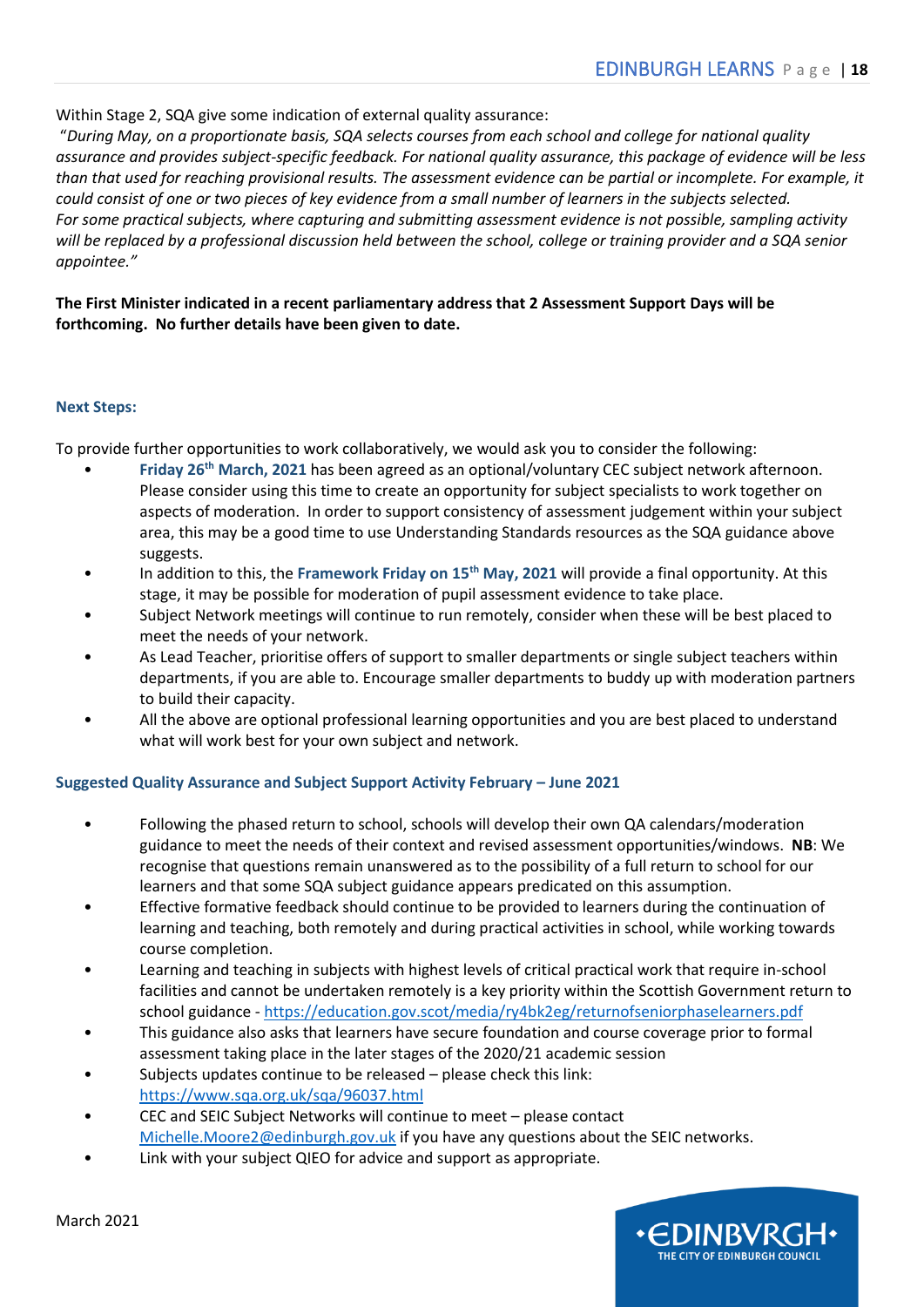- As assessment evidence is built up, moderation activity will allow practitioners and curriculum leaders to review and check the evidence used to make final provisional results decisions.
- The local authority will make a pro-forma available for Senior Leaders to confirm SQA and local guidance has been followed throughout the estimates process. This was done last year and was felt to be supportive.

#### **Suggested Moderation Activity on 26th March, 2021**

#### **1:30-3:30pm**

It may be more appropriate for a subject's moderation activity in March to focus on consistent application of national standards– this could be done in a locality meeting as opposed to a 1:1 moderation partnership. Discussion on the key features and criteria of each "grade" could be part of this approach.

CLs/Subject Leaders from the locality could use resources from the SQA Understanding Standards website to support this: <https://www.understandingstandards.org.uk/>

There may be an opportunity for staff with SQA appointee/verification/marking experience within each subject area to add value to this process or to lead discussion.

It is recognised that any moderation activity at this stage will be supportive, rather than "review and check". Further opportunities for departmental moderation in line with school quality assurance procedures will be required prior to estimate finalisation.

**Suggested Moderation Activity on 15th May, 2021**

#### **1:30-3:30pm**

Sampling of pupil work **if ready to do so** – with a focus on an appropriate number of candidates on the borderline between grades

Different moderation teams may wish to focus on different levels – National 5, Higher, Advanced Higher.

If using the same assessment instrument (part of an SQA paper from the secure website, for example), you may wish to agree on certain questions that you focus discussion on in order to maximise the time available to dialogue 3 pupils to discuss per "moderation partner" across a range of standards is suggested but it is recognised this may vary across subjects.

Where possible, this sample could be shared in advance between moderation partners and then discussed during an agreed 1:1 Teams meeting on 15<sup>th</sup> May (or another agreed date as appropriate).

The SQA provide guidance on unconscious bias – samples for discussion can be anonymised, for example, to increase robustness of the agreed judgement of standard – thus: "*Use of blind or cross marking can decrease the potential for bias in grading decisions, and moderation across departments, learning areas and faculties will ensure fairness for all candidates and that robust standards are maintained." (*From National Courses: guidance on gathering evidence and producing estimates p3).

Single subject teachers within departments should, where possible, retain the moderation partnerships that are currently in place or that emerge as a positive consequence of January's Framework Friday moderation opportunity. There is no requirement for all candidate evidence to be cross-marked. A proportionate, sampling approach will work well.

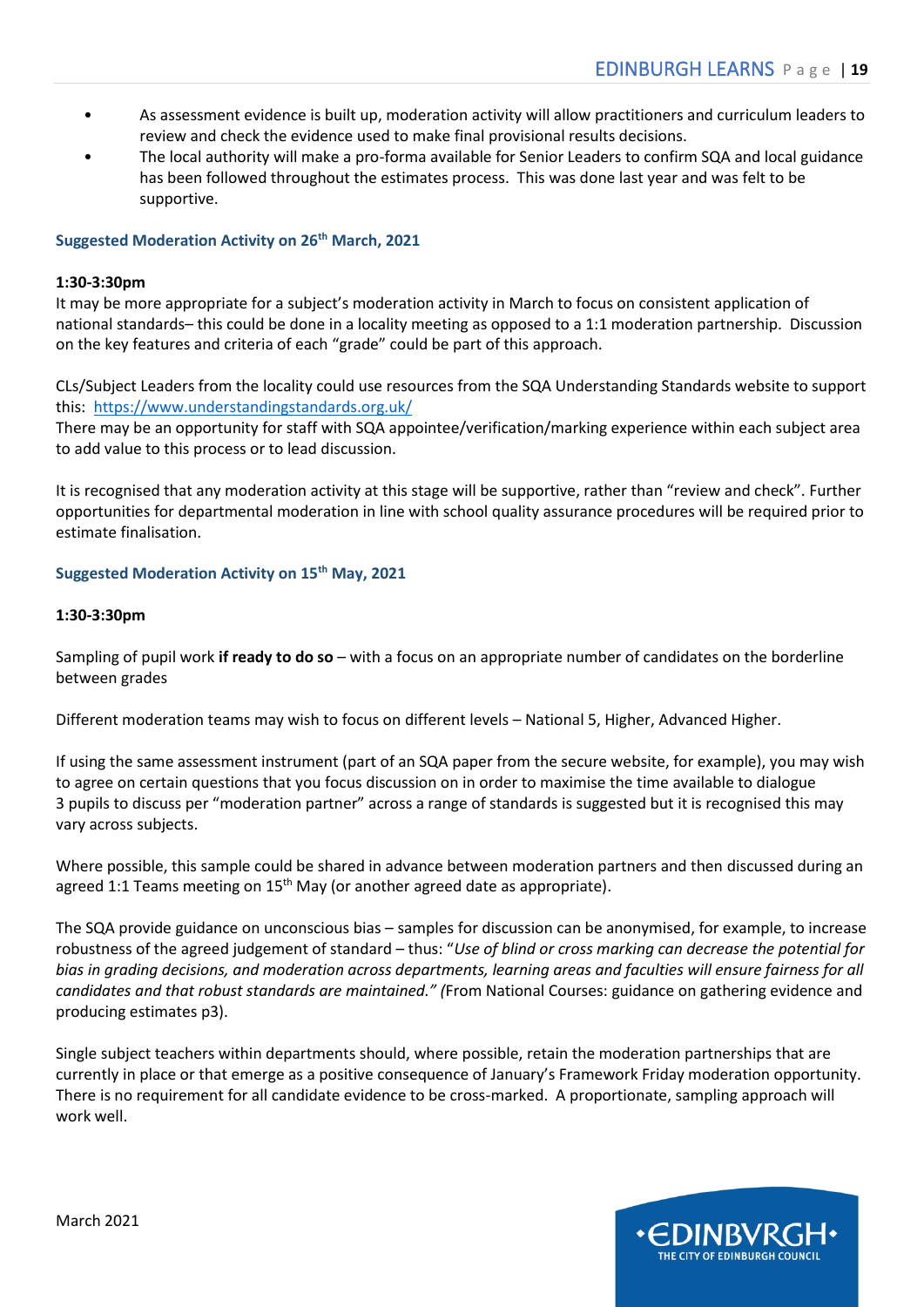#### **SQA Guidance on Key Roles and Responsibilities**

#### <https://www.sqa.org.uk/sqa/96762.html>

This link takes you to more detailed guidance on the responsibilities of teachers, schools and local authorities regarding SQA Quality Assurance for the National Qualifications 2021.

#### **Education Scotland's support for Digital Quality Assurance of National Qualifications**

Using Microsoft Teams and OneNote, learner evidence can be curated and shared with peers. Discussion around learner evidence can be done asynchronously or live, with the results of the discussion recorded in text, video or voice notes. Every member of the team will be able to access the record of quality assurance to enable them to make judgements about their own learners. You can find out more about this process here: [https://blogs.glowscotland.org.uk/glowblogs/digilearn/2021/02/19/digital-quality-assurance-of-national](https://blogs.glowscotland.org.uk/glowblogs/digilearn/2021/02/19/digital-quality-assurance-of-national-qualifications/)[qualifications/](https://blogs.glowscotland.org.uk/glowblogs/digilearn/2021/02/19/digital-quality-assurance-of-national-qualifications/)

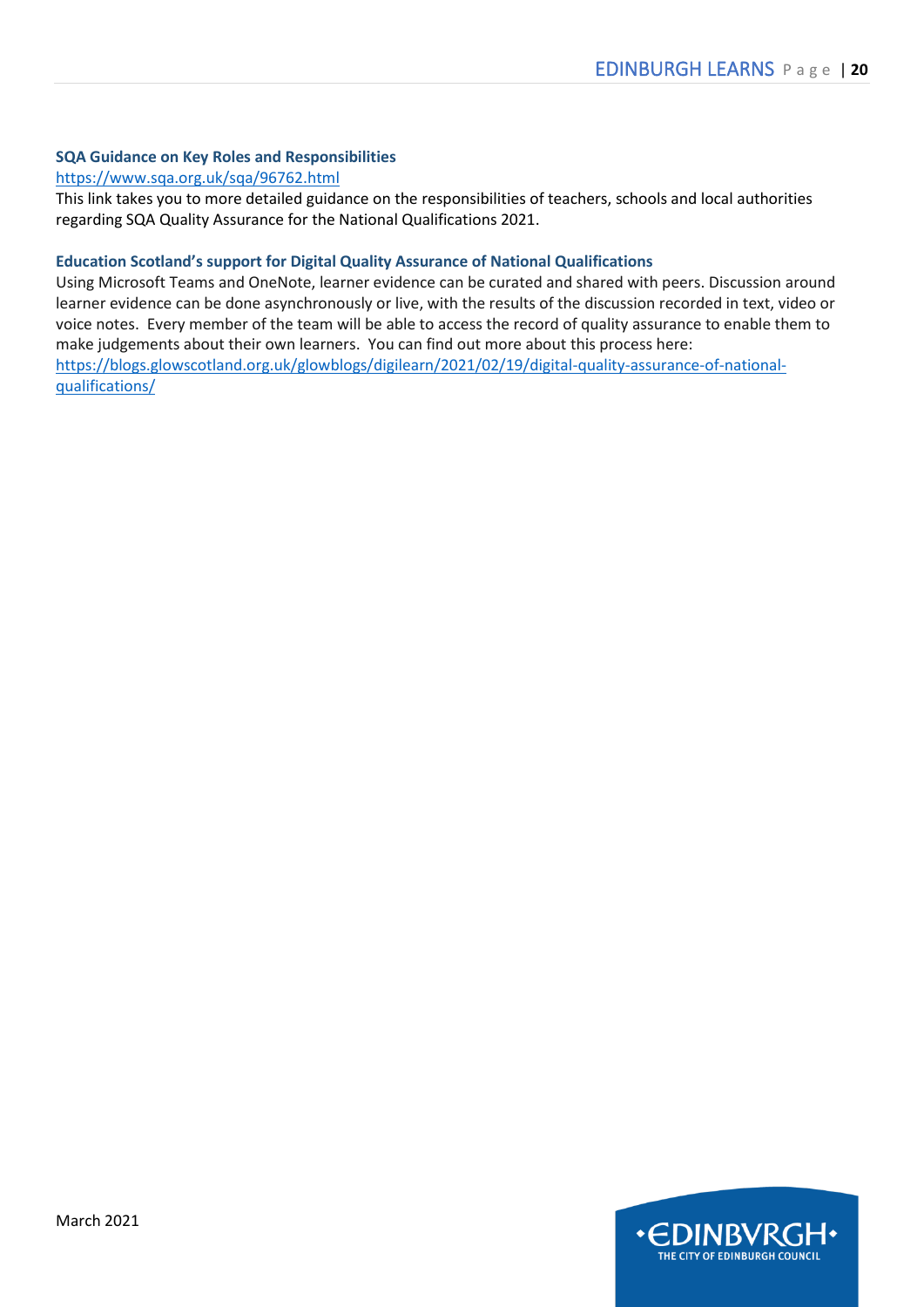# <span id="page-20-0"></span>**Appendix Three– Curricular and Subject Leader Guidance**

# **(March 2021)**

The SQA published broad guidance entitled "National Courses: guidance on gathering evidence and producing estimates" in October 2020 – see link: <https://www.sqa.org.uk/sqa/95281.html>

From P9 of this guidance:

*Moderation across departments, learning areas and faculties will ensure fairness for all candidates and ensure that robust standards are maintained. It is good practice to extend moderation activity beyond the centre to a local or regional level, where possible.*

Updated materials and webinars to support moderation are being posted on the Understanding Standards website: <https://www.understandingstandards.org.uk/>

This link takes you to more detailed guidance on the responsibilities of teachers, schools and local authorities regarding SQA Quality Assurance for the National Qualifications 2021: <https://www.sqa.org.uk/sqa/96762.html>

We are aware moderation is underway in many subject areas already, both within departments and through existing partnership working across presenting centres – **thank you**.

Your subject Lead Teachers will communicate with you, through your Subject Networks, when any further planned moderation activities are going to take place. Some subject moderation will take place on agreed Framework afternoons; some subjects will have their own agreed times and dates as best suits the needs of their subject area.

At present, moderation across centres will take place remotely using Teams. It is hoped that we may be able to permit some face-to-face subject meetings in May, but this is not yet confirmed.

Each curricular area has a QIEO contact link and a Lead Teacher. Please contact your Lead Teacher in the first instance, should you have any questions about moderation opportunities.

#### **Suggested moderation activity - April – May 2021**

Use moderation partnerships to support the verification of adapted SQA papers or other instruments of assessment to ensure they continue to meet national standards so that they remain valid assessments.

Use Subject network meetings to engage in professional dialogue regarding how learners within a subject will be assessed to achieve consistency of opportunity across the authority for pupils to demonstrate their ability and generate assessment evidence.

There is a **Framework Friday on 14th May** – Lead Teachers have been asked to use this afternoon to support the sampling, cross-marking (in a proportionate model) and moderation of learner evidence. This will be a further opportunity to work with colleagues from other centres. Please do make use of this opportunity wherever possible.

If using the same assessment instrument (part of an SQA paper from the secure website, for example), you may wish to agree on certain questions that you focus discussion on in order to maximise the time available to dialogue.

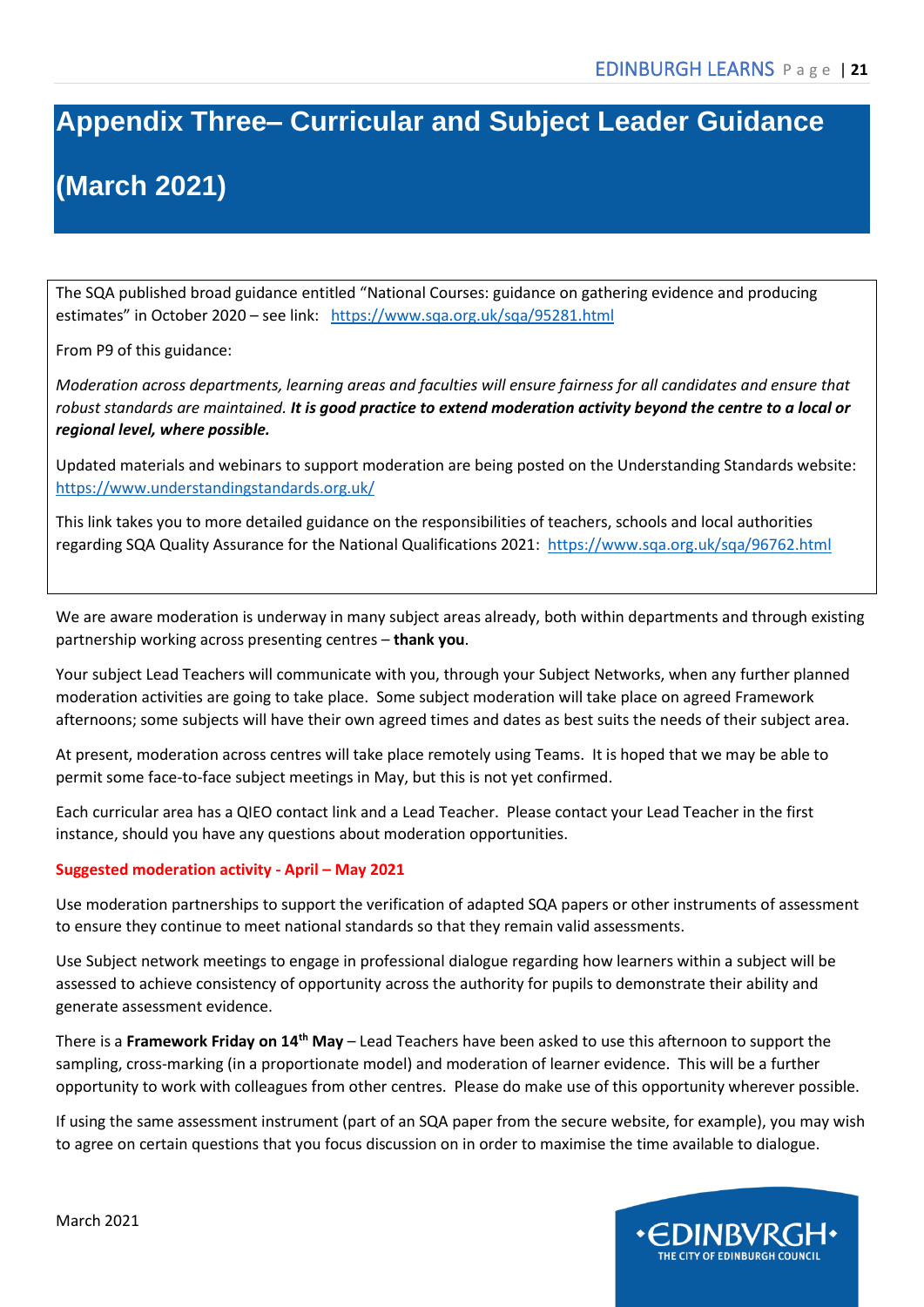The SQA provide guidance on unconscious bias – samples for discussion can be anonymised, for example, to increase robustness of the agreed judgement of standard – thus: "*Use of blind or cross marking can decrease the potential for bias in grading decisions, and moderation across departments, learning areas and faculties will ensure fairness for all candidates and that robust standards are maintained*." (From National Courses: guidance on gathering evidence and producing estimates p3)

Single subject teachers within departments should, where possible, retain the moderation partnerships that are currently in place as a positive consequence of the earlier Framework Friday moderation opportunities in January and March (or similar as your Lead Teacher arranged).

CEC Assessment Support Days are on **Tuesday 25th May and Wednesday 9th June, 2021.**

#### **Use of SQA papers**

National 5, Higher and Advanced Higher question papers and marking instructions are available on the SQA Secure website. Teachers can use them to support internal assessments when gathering evidence for provisional results in session 2020-21. The question papers can be used in full or in part. The following link explains how to extract questions from these papers:

#### <https://www.sqa.org.uk/sqa/95917.html>

#### **Setting Grade Boundaries**

We are aware that there appears to be contradictory advice from SQA for different subjects regarding the use of grade boundaries when generating provisional results and have contacted SQA as a matter of urgency to attempt to get clarification. This is an issue that has been raised nationally.

As all National Courses are internally assessed in 2021, centres have the flexibility to adjust their assessments or marking approaches to ensure they are consistent with national standards. If exceptionally they feel an assessment is more or less challenging than anticipated, they can take this into account when making the overall grading decisions for learners.

There is no expectation that a centre must change grade boundaries if an SQA paper is split in order to fit into a school timetable, unless it is felt this considerably changes the level of difficulty.

The SQA ask that equalities, children's rights and wellbeing considerations underpin all decisions and actions within the Alternative Certification Model.

#### **Education Scotland's support for Digital Quality Assurance of National Qualifications**

Using Microsoft Teams and OneNote, learner evidence can be curated and shared with peers. Discussion around learner evidence can be done asynchronously or live, with the results of the discussion recorded in text, video or voice notes. Every member of the team will be able to access the record of quality assurance to enable them to make judgements about their own learners. You can find out more about this process here:

[https://blogs.glowscotland.org.uk/glowblogs/digilearn/2021/02/19/digital-quality-assurance-of-national](https://blogs.glowscotland.org.uk/glowblogs/digilearn/2021/02/19/digital-quality-assurance-of-national-qualifications/)[qualifications/](https://blogs.glowscotland.org.uk/glowblogs/digilearn/2021/02/19/digital-quality-assurance-of-national-qualifications/)

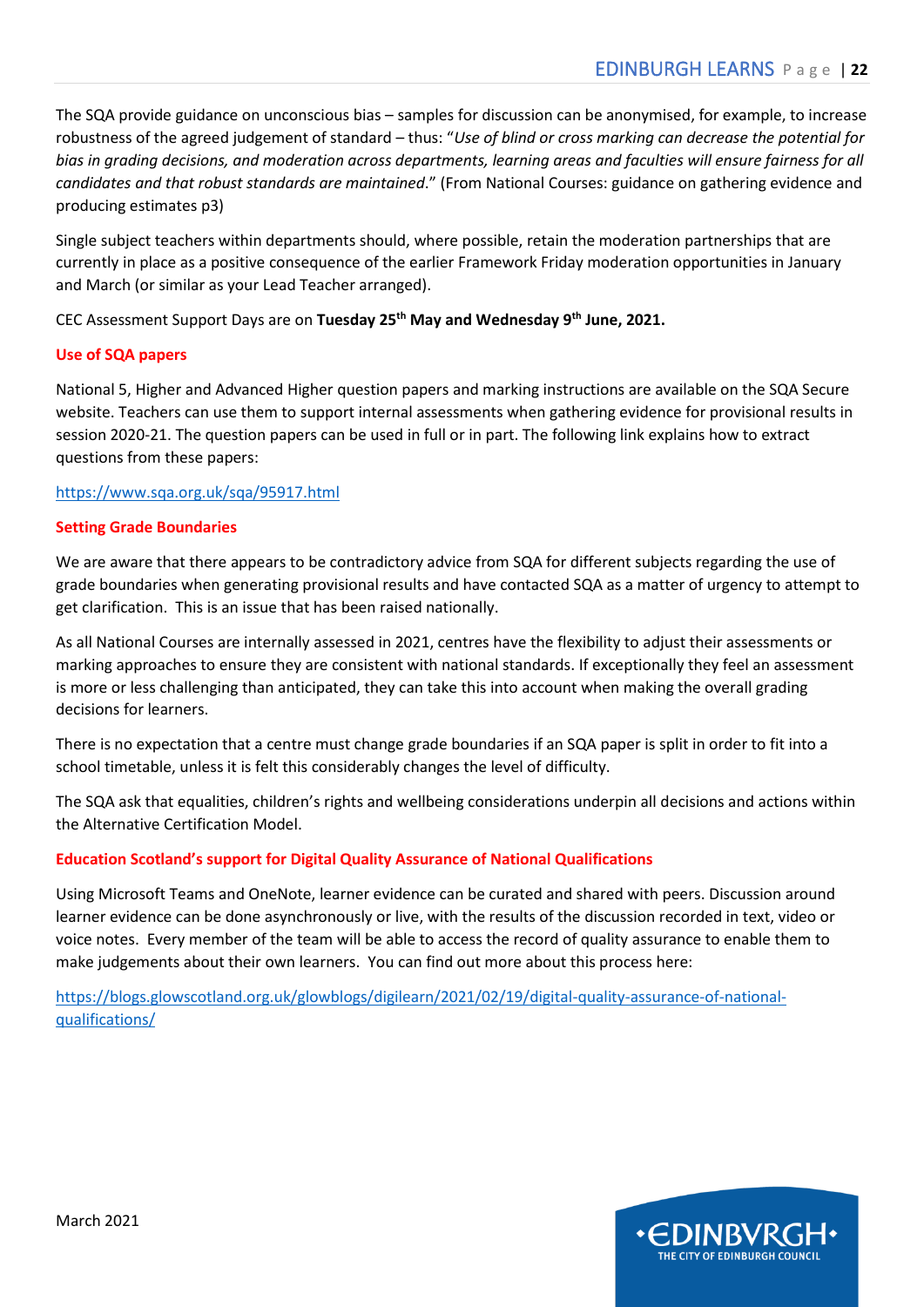# <span id="page-22-0"></span>**Appendix Four– SQA Qualifications guide for Learners, Parents & Carers (updated March 2021)**

#### **Introduction**

We understand that you may have a range of questions relating to the changes in SQA exam arrangements this year. This guide provides answers to the most commons questions we have been asked. It is dynamic and will be revised to reflect ongoing updates from SQA.

**We would encourage our learners to contact their Pupil Support Leader at school if they are feeling unsure or even anxious about the new assessment arrangements as help is available.**

#### **Key Messages**

- The Scottish Government has decided that National 5, Higher and Advanced Higher exams will not go ahead **this school session 2020-21**. This is due to ongoing concerns about the impact of Covid-19 and the need to ensure that there is fairness and equity for all of Scotland's young people.
- The **Alternative Certification Model (ACM) for National 5, Higher and Advanced Higher** will follow a similar process. This means that the teacher or lecturer will decide each learner's provisional result by judging the assessment evidence gathered and checking the results with other staff in your school or college. This also means that coursework will not be marked by SQA, however it can still count towards evidence of your learning.

#### **Frequently Asked Questions**

#### **What does the Alternative Certification Model (ACM) mean for me as a learner?**

- This year teachers and lecturers will use the assessments you have done as evidence to decide what your results should be. This is referred to as using demonstrated attainment. This will be supported by a robust set of checks (quality assurance) carried out by the child's school (or college), The City of Edinburgh Council and SQA. The results will be finalised following various layers of quality assurance, including sampling by SQA senior subject specialists.
- The ACM aims to ensure fair and credible results for all learners undertaking National Qualifications.

#### **How will I know how I am doing throughout the session?**

Teachers will provide effective feedback, at appropriate points, to ensure you understand your progress and next steps in learning.

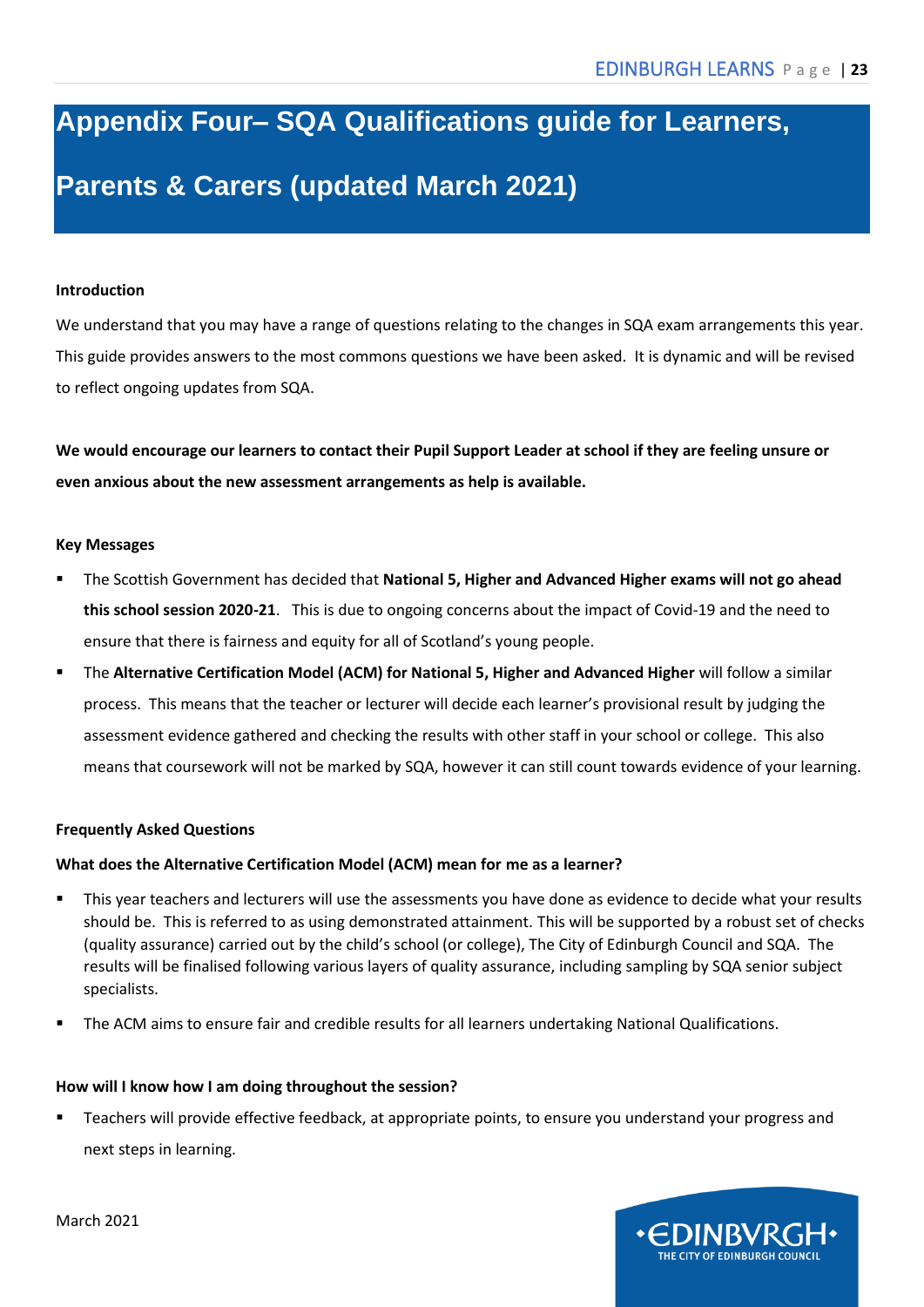INBVRO **HE CITY OF EDINBURGH COUNCIL** 

#### **How will teachers gather assessment evidence when pupils are in school?**

- Schools are aiming to **assess your learning at key points** using appropriate assessment conditions.
- These 'key points' may be **coordinated across the school using an assessment calendar**. Various terms such as 'assessment window' or 'prelim' may be used to describe these formal assessments. Due to Covid-19 risk mitigations, schools may need to temporarily adjust the timetable to accommodate arrangements for assessments.
- <span id="page-23-0"></span>This year teachers will use the assessments you have done as evidence to decide what your results should be. This is referred to as using demonstrated attainment. The school will make you aware of:
	- the assessments that will be used as evidence of demonstrated attainment
	- when the assessments will take place
	- the provisional result based on evidence of demonstrated attainment will be shared with young people once the Quality Assurance process is complete.
- The SQA has published subject-specific guidance to advise teachers and lecturers on the types of evidence that can be used to determine a provisional result. This can be foun[d here.](https://www.sqa.org.uk/sqa/95258.html.)

#### **What type of assessment evidence will be gathered?**

- **SQA has reduced the evidence requirements for each National Course to the minimum necessary to preserve** the validity and public confidence in the qualifications.
- SQA has also published subject-specific guidance documents across National 5, Higher and Advanced Higher courses.
	- These documents summarise the key pieces of evidence required as the basis for provisional results.

#### **Why is quality assurance necessary?**

Quality assurance is about fairness for you. A robust system of checks (quality assurance) is being put in place to make sure that a National 5/Higher/Advanced Higher awarded in the north of Scotland is of the same standard as one which is awarded in the south of Scotland and everywhere in between.

#### **How will the quality assurance model work in session 2020-21?**

- Each school will use SQA guidance and assessment materials to help gather your evidence. This includes ensuring in advance that the **assessments used are valid, reliable, practicable and fair.** Your school and local authority will check your assessment evidence.
- This evidence will be quality assured through a robust process at subject, whole school, local authority and national level.
- SQA will request, review and give feedback on samples of assessment evidence from your school and/or college.
- Sampling ensures that all teachers/lecturers are making consistent and reliable assessment judgements against the national standard. This includes checking that assessment judgements are free from bias and that learners are treated fairly and equitably.

March 2021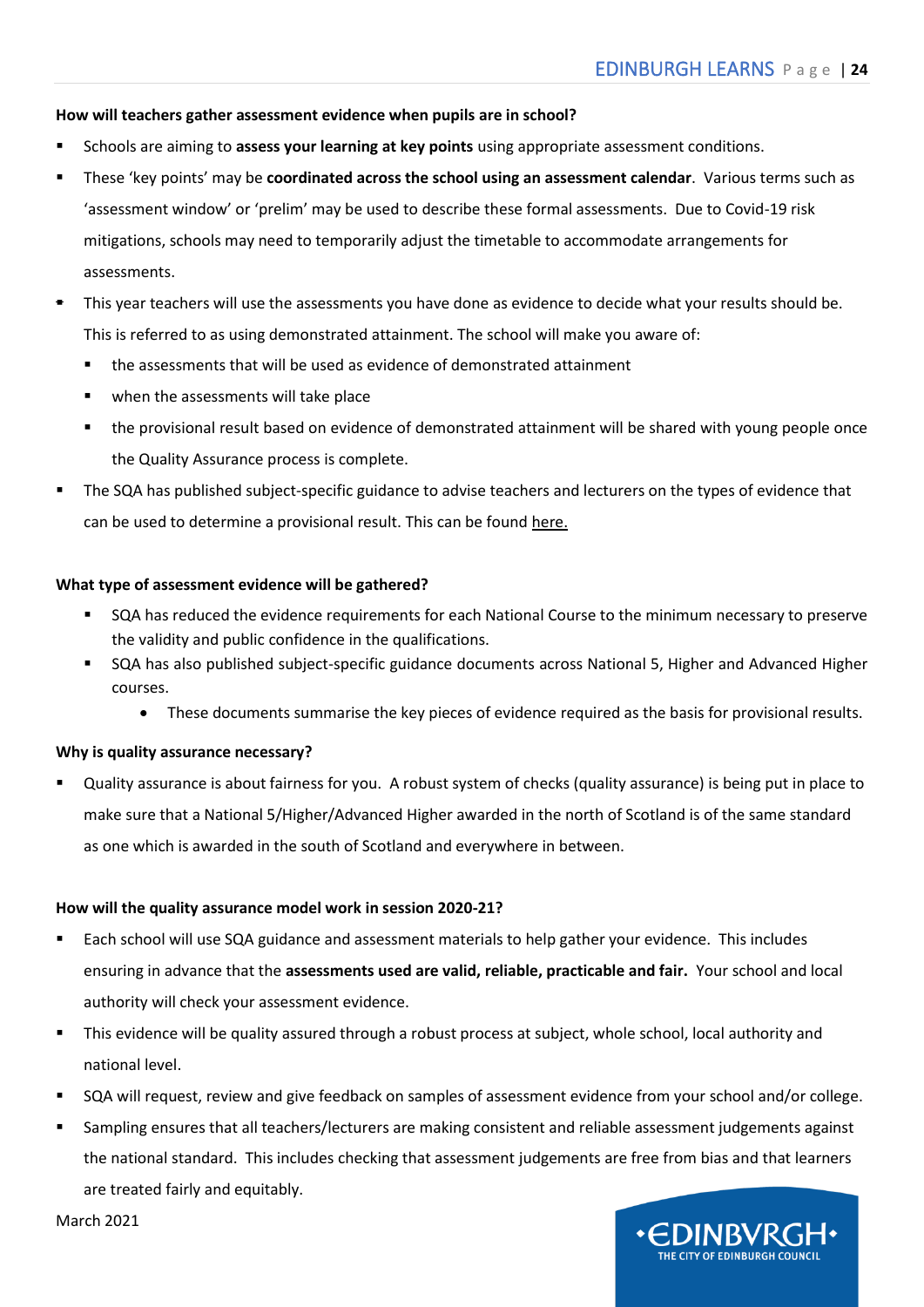- Your school and local authority will look at SQA feedback and check your provisional results. The deadline by which all gathering of evidence should be completed is  $11<sup>th</sup>$  June. This is so that there is sufficient time to do this checking of results.
- Local Authority & School Quality assurance will take place from  $14<sup>th</sup>$  June.
- Once the assessment process has been concluded and evidence assessed, it is not possible to undertake additional assessments, reassessments, nor consider additional evidence.
- Your school and/or college will send your provisional results to SQA by 25th June 2021.
- On 16 Feb 2021, the Scottish Government announced that there will be two exceptional in-service days in all secondary schools across Scotland to provide extra time for teachers to engage with the Alternative Certification Model (ACM). **In Edinburgh, these will be 25th May and 9th June.**

#### **How will I be supported if I have an Additional Support Need? Can I still access Assessment Arrangements (AA)?**

- If you have an additional support need and have been identified as needing assessment arrangements (AA), these should, where possible, be in place for each assessment. Please speak to your subject teacher or Support for Learning Leader if you have any concerns about the AA process.
- Assistive features are built into iPad to complement vision, hearing, motor skills, learning and literacy. To look at Accessibility features on iPad, go to Settings > Accessibility
- <https://www.apple.com/uk/accessibility/>
- The Additional Support for Learning (ASL) Service have created a YouTube channel with videos on accessibility features[: Additional Support for Learning Service Edinburgh](https://www.youtube.com/channel/UCkEC05gtg9nlXPX065bLJOA?view_as=subscriber) – YouTube.

#### **Due to the loss of 'in-school' learning time, caused by lockdowns, and the absences of some pupils and staff having to self-isolate, will this affect how well I do this year?**

- It's important to remember that learners across Scotland are in a similar situation, so the SQA, local authority and school are working hard to ensure you are not disadvantaged.
- SQA have made changes to N5, Higher and Advanced Higher courses to take account of this.
- Ensure that you are engaged in your learning now and maintain this, as much as possible, throughout the session. If you have any concerns, please speak to your teacher or Pupil Support Leader.
- Your school will have procedures in place to support anyone who is absent during the year.

#### **Will there be Study Leave and when will the Timetable changes happen?**

As there are no exams in May/June, there will no longer be any Study Leave. Due to Covid-19 risk mitigations, schools may need to temporarily adjust the timetable to allow sufficient space and capacity for key assessments to be delivered in line with SQA requirements for assessment conditions.



March 2021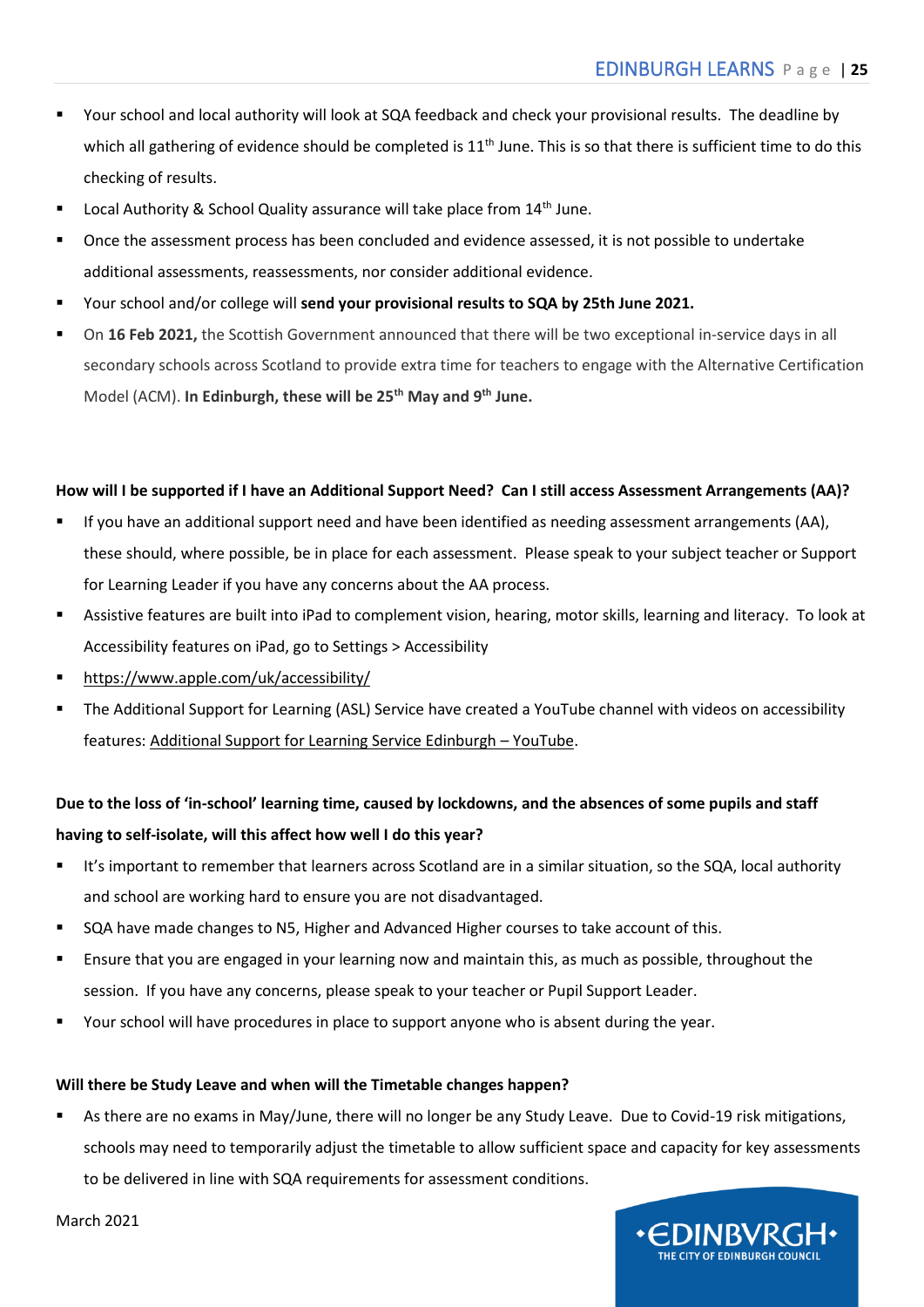- We are working with schools across the City to develop plans for learning in the summer term once the gathering of evidence for SQA has been completed. The school will confirm these arrangements once agreed.
- There will be no new timetable for the current Senior Phase prior to Mon 14 June.

#### **When will I receive my results?**

▪ Learners will receive their SQA results on **10 August 2021**.

#### **What is the appeals process?**

During March, SQA is asking a range of individuals and groups including learners, parents/carers, teachers and national organisations to share their views on appeals. This will help to develop the appeals process for 2021. More information about this can be found at<https://www.sqa.org.uk/sqa/96506.html>

#### **How can I find out further information about the Alternative Certification Model?**

- To stay up to date on 2021 National Qualifications visi[t www.sqa.org.uk/NQ2021](https://www.sqa.org.uk/sqa/95157.html)
- The SQA have also produced a booklet with information on the Alternative Certification Model for learners and parents. This can be found at [https://www.sqa.org.uk/sqa/files\\_ccc/NQ-2021-what-you-need-to-know.pdf](https://www.sqa.org.uk/sqa/files_ccc/NQ-2021-what-you-need-to-know.pdf)
- SQA Learner & Parent information can be found at<https://blogs.sqa.org.uk/2021/>

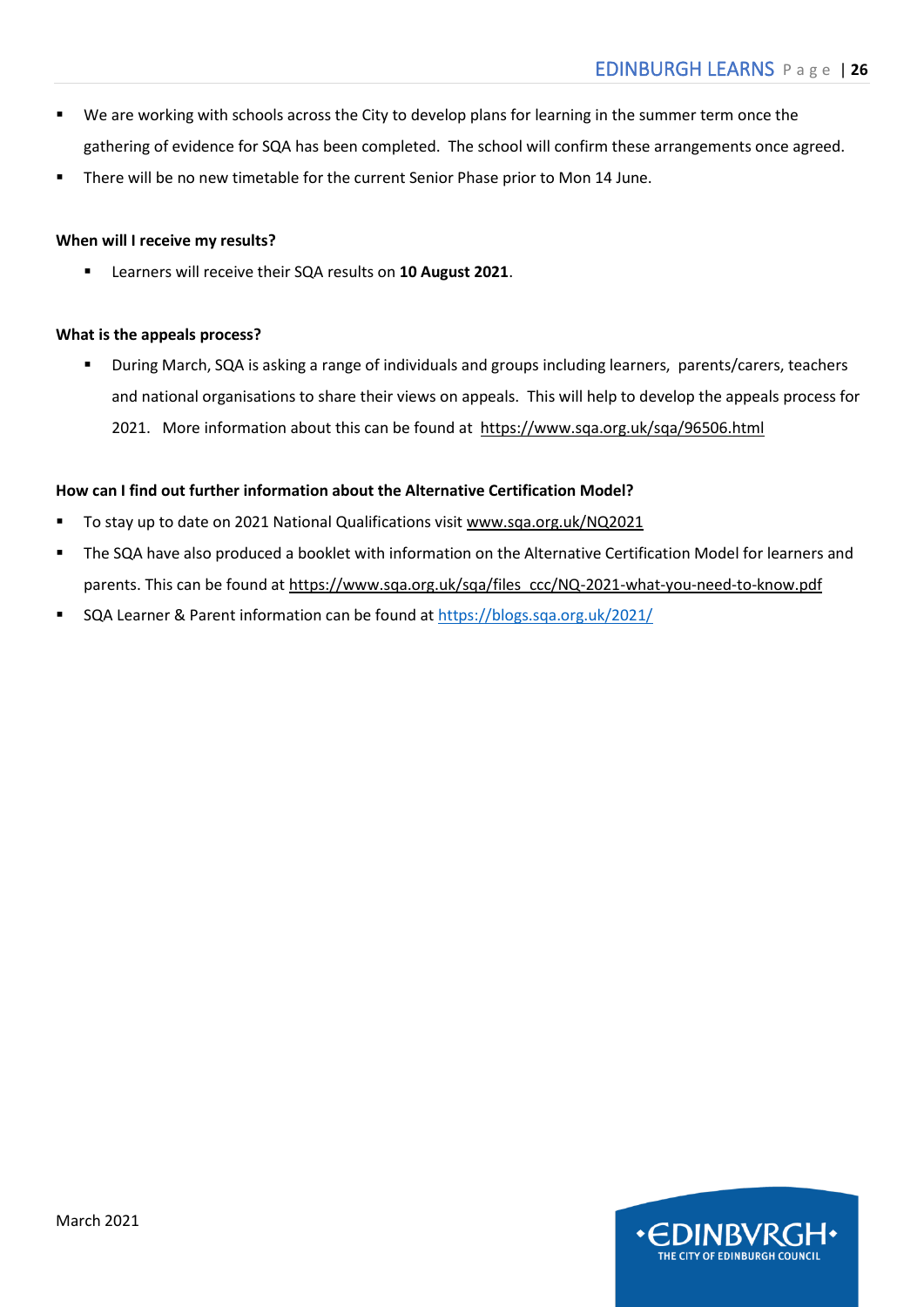## <span id="page-26-0"></span>**Appendix Five – ACM & AA Presentation to SfLL**

## **13 January 2021**



|                               | Agenda                                                                                                                                         |
|-------------------------------|------------------------------------------------------------------------------------------------------------------------------------------------|
|                               | • Assessment Contingency Model (N5, Higher &<br>Advanced Higher) and implications for AA<br>· SQA NQ2021 Update 120121                         |
| <b>Welcome -</b><br>happy new | • Challenges: resourcing AA (staffing,<br>accommodation, digital); Health & Safety                                                             |
| year!                         | • Solutions: Digital; Professional Learning - Apps<br>and accessibility features already in use; how<br>remote assessments currently delivered |
|                               | • Q&A with SQA representative - opportunity to<br>seek clarification from SQA on AA                                                            |

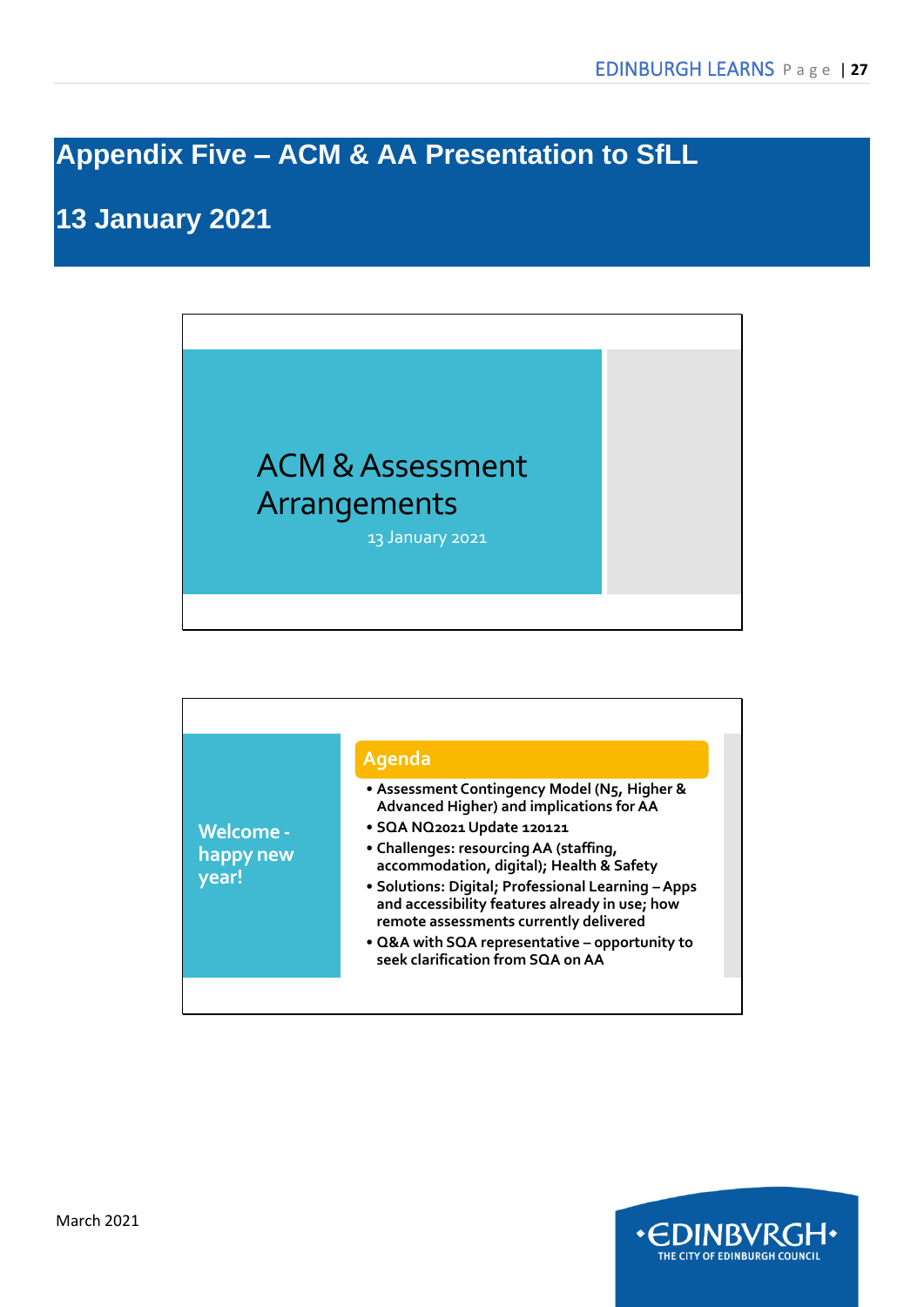# **Advanced Higher) and implications for AA**

- **SQA NQ2021 Update 120121**
- **What about Assessment Arrangements?**
- Teachers are using a variety of internal assessments to gather evidence of attainment. Students with disabilities or additional support needs who require support should be provided with suitable Assessment Arrangements<sup>[8]</sup>
- SQA advise that centres should "*continue to use the same assessment arrangements processes already in place in your centre to support candidates requiring an assessment arrangement for an internal assessmen*t [9]
- Note that "*Centres do not need to submit assessment arrangement requests to SQA for National Qualifications in 2020-21*".





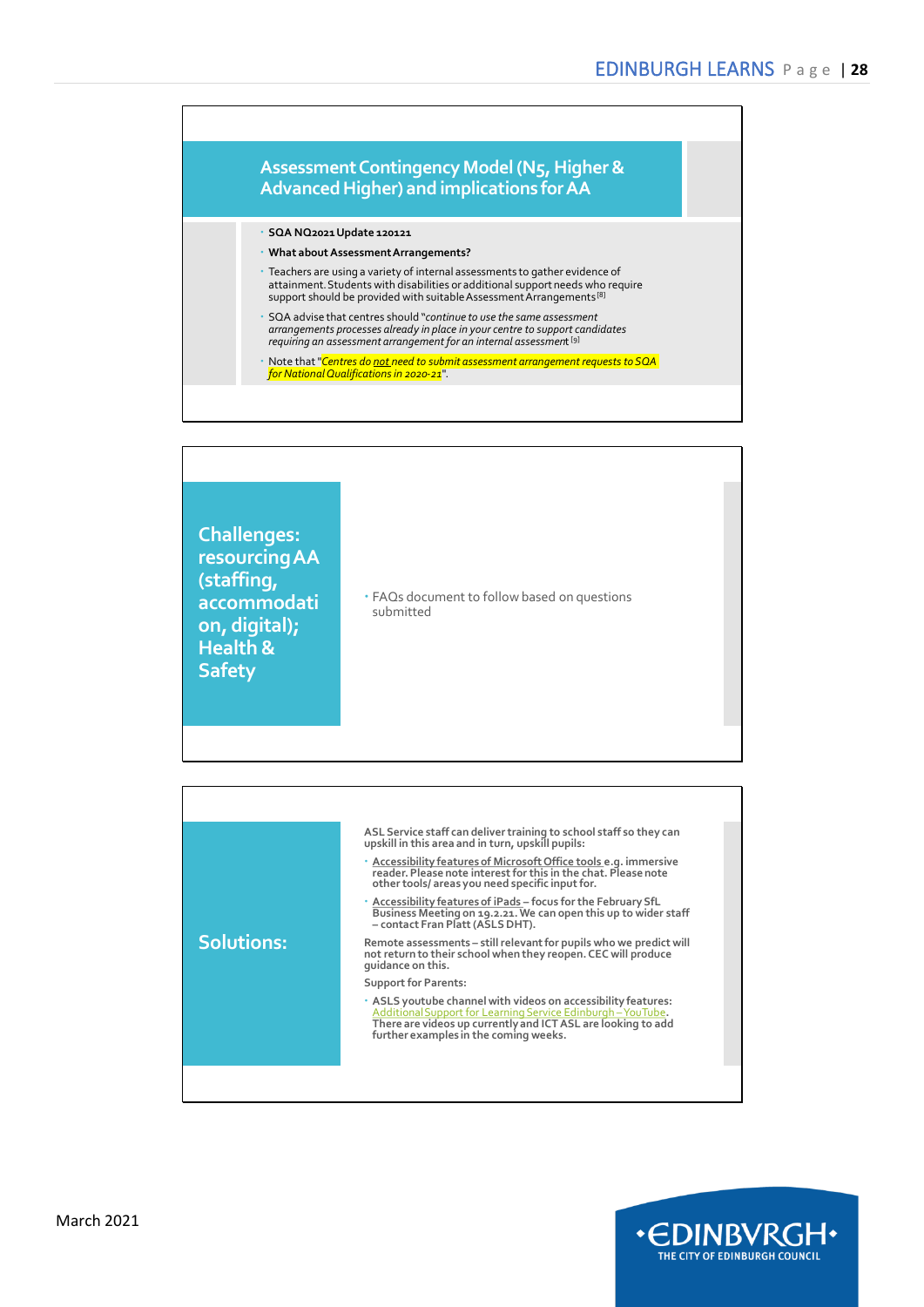

|                   | · Gracemount High School:<br>http://www.gracemounthighschool.co.uk/Learning<br>At Home/index.html                                                                                                |
|-------------------|--------------------------------------------------------------------------------------------------------------------------------------------------------------------------------------------------|
|                   | · http://www.gracemounthighschool.co.uk/resources/<br>School-Documents/Learning-At-Home/EAL-<br>Secondary-App-Wheel.pdf                                                                          |
|                   | • Call Scotland:                                                                                                                                                                                 |
| <b>Solutions:</b> | · https://www.callscotland.org.uk/blog/technology-<br>based-assessment-arrangements-during-lockdown-<br>at-home/                                                                                 |
|                   | · Digital Support (Edinburgh Learns @ Home on<br>SharePoint)                                                                                                                                     |
|                   | • The Digital Support information in the Edinburgh<br>Learns at Home site has been reorganised and<br>updated. You can get direct access to it from this<br>link: http://tinyurl.com/CECDigital. |
|                   |                                                                                                                                                                                                  |

|--|

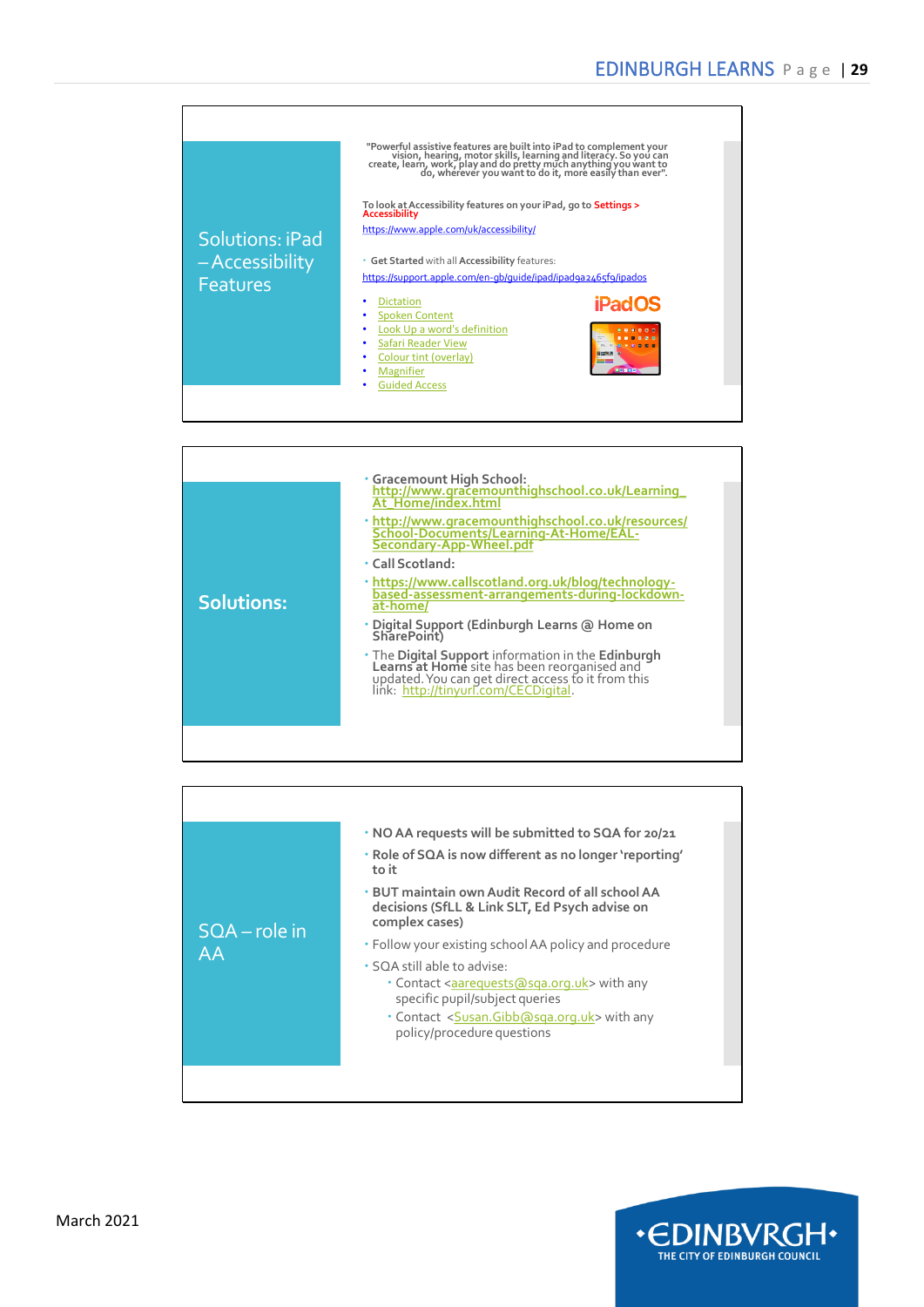





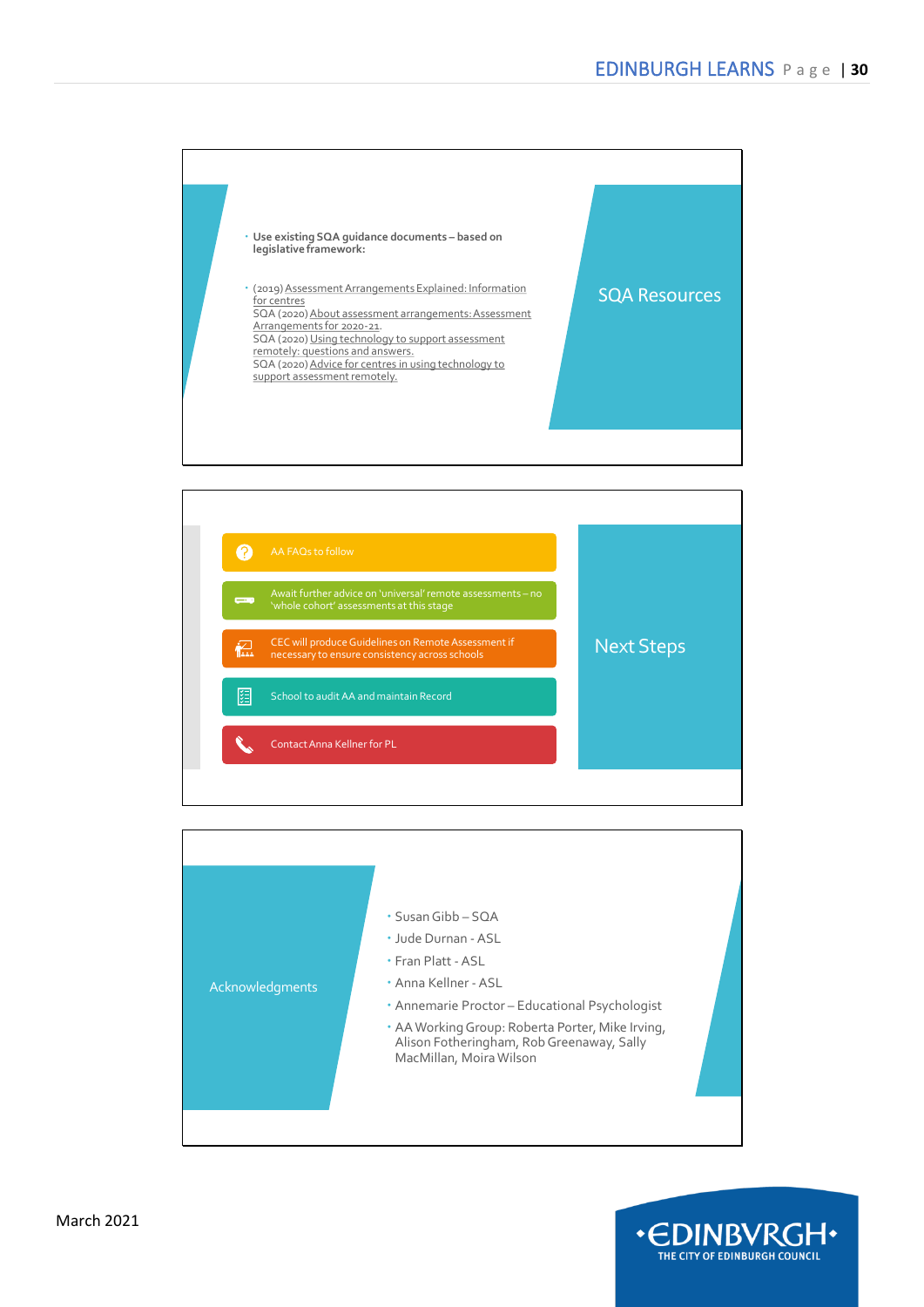### <span id="page-30-0"></span>**Appendix Six– SQA Qualification Guidelines 2020-21**

### **November 2020 (note: now out of date, for reference only)**

#### Introduction

This document has been created as a result of the guidelines that have been published recently by the Scottish Qualifications Authority (SQA) in relation to National Qualifications and other SCQF Awards. It is dynamic and will be revised to reflect the ongoing updates from SQA.

SQA Guidelines so far:

- [SQA support by qualification type](https://www.sqa.org.uk/sqa/94017.html)
- Adaptations t[o Internally-assessed qualifications](https://www.sqa.org.uk/sqa/95044.html) (**National Progression Awards**, National Certificates, **Skills for Work**, Awards and internally-assessed NQ Unit) with subject-specific guidance
- Information to support delivery of National 5, Higher and Advanced Higher course assessments **[National](https://www.sqa.org.uk/sqa/95157.html)  [Qualifications 2020/21](https://www.sqa.org.uk/sqa/95157.html)**
- There will be **NO** external assessment of **National 5** courses this year either by an exam or by coursework.
- SQA Exam diet for Higher & Advanced Higher pupils will begin on Monday 10th May and run to Friday 4th June 2021 - [a final decision on whether this exam diet takes place will be made by the February holidays.](https://www.gov.scot/news/sqa-awards-2021/) SQA **[exam timetable for 2020/21](https://www.sqa.org.uk/sqa/files_ccc/exam-timetable-2021.pdf)**.
- SQA published **[broad guidance on evidence gathering and estimation](https://www.sqa.org.uk/sqa/files_ccc/nq-estimates-guidance-2020-21.pdf)** with a very clear focus on the quality, not quantity, of evidence.
- This is accompanied by an **[SQA Academy Course](https://www.sqaacademy.org.uk/estimateqa)** for teaching staff on quality assuring estimates.
	- Evidence-based estimates will be used in three ways during 2021:
		- **National 5 qualifications will be awarded on basis of centre estimates**, supported by assessment resources and quality assurance. Subject-specific guidance is available on th[e NQ subject pages.](https://www.sqa.org.uk/sqa/45777.html)
		- **Higher and Advanced Higher exam diet** will run, and estimates submitted as part of the normal awarding processes.
		- If the public health situation deteriorates and exams at Higher and Advanced Higher are cancelled, **then estimates will be used with appropriate quality assurance to award qualifications at Higher and Advanced Higher levels,** as well as at National 5. The Scottish Government have identified February 2021 as the cut-off date for any change to the current arrangements.

#### **Looking outwards**

The City of Edinburgh work closely with SQA regional advisers and school SQA Coordinators to provide support in relation to National and internally-assessed qualifications. A few workstreams, with staff and stakeholders from across the school estate, have been created to lead on arrangements for:

- Evidence gathering, estimates and moderation
- Subject-specific support
- Alternative Assessment Arrangements
- Information and advice for learners, parents and carers

Gathering evidence and producing estimates

Based on SQA and local guidelines, each school can determine the most equitable and efficient means of gathering evidence and producing estimates.

#### **National 5**

- Alongside subject-specific guidance on the [NQ subject pages](https://www.sqa.org.uk/sqa/45777.html) SQA is publishing assessment resources:
	- o SQA devised National 5 question papers and marking instructions posted on SQA's secure website.
	- o Understanding Standards materials to reinforce practitioners' understanding of the national standard, including guidance on making grading decisions.